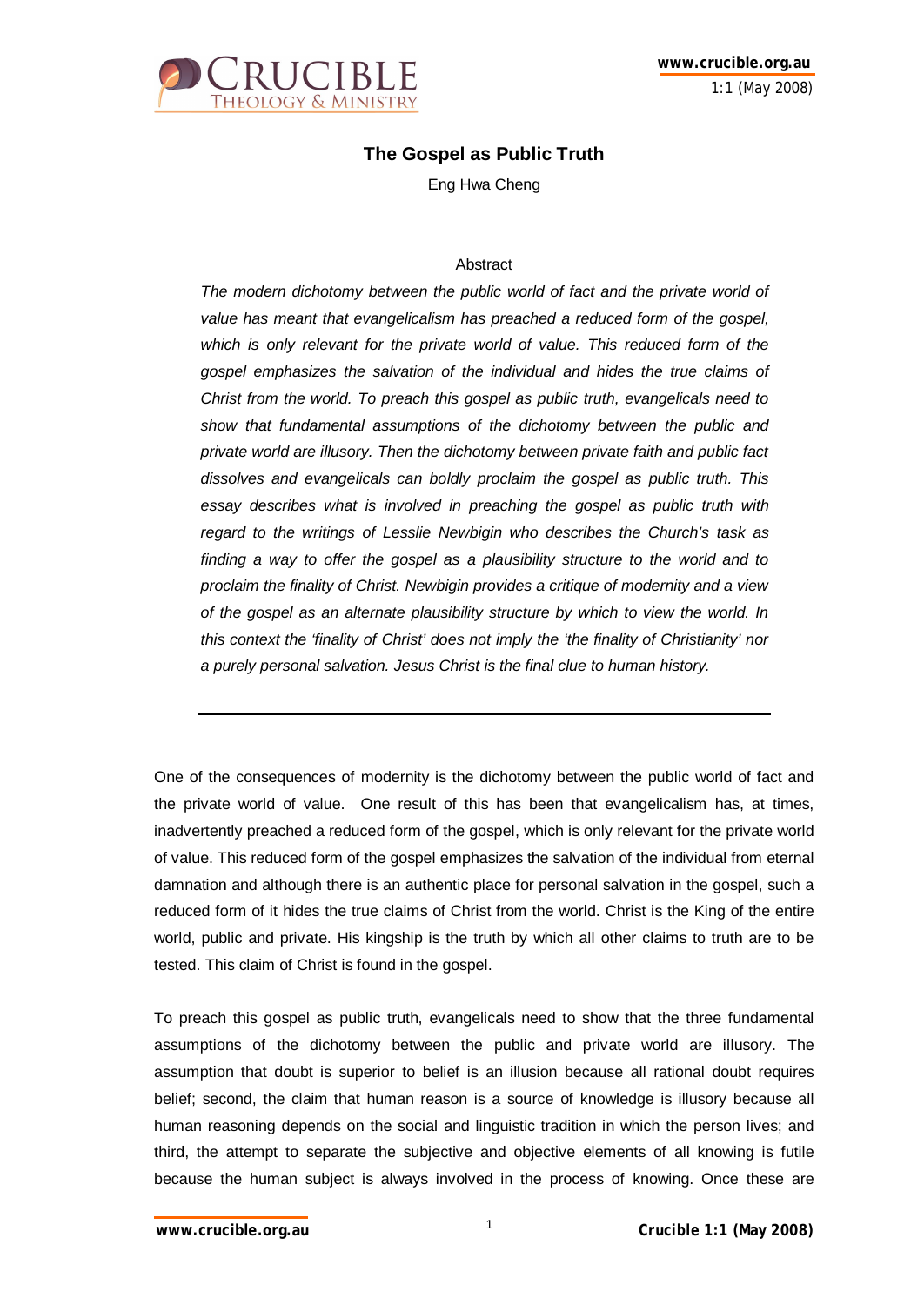shown to be illusions the dichotomy between private faith and public fact dissolves and evangelicals can boldly proclaim the gospel as public truth.

The aim of this essay is to describe what is involved in preaching the gospel as public truth with regard to the writings of Lesslie Newbigin. Newbigin describes the Church's task as finding a way to offer the gospel as a plausibility structure to the world and to proclaim the finality of Christ without repeating the mistakes of the past. In preaching the gospel to the public in this way, it does not mean that everyone will or must accept it. Rather people must be given the freedom to accept or to reject it.<sup>1</sup> No coercive means are to be used, especially not the Godgiven authority of the state.<sup>2</sup> To preach the gospel as public truth is not an attempt to return to the *Corpus Christianum*.<sup>3</sup> It is an attempt to offer the gospel as a starting point for all rational discourses about reality so that people are able to find a path through the world of today. This will be done by reference to Lesslie Newbigin's critique of modernity and his thinking concerning the gospel as an alternate plausibility structure by which to view the world.<sup>4</sup>

Newbigin served in India as a missionary from 1936 to 1974. While in India, he was involved in working out the union of the Church of South India (CSI). After the union, he served as a bishop of CSI in the district of Madurai. Then in 1959, Newbigin was seconded by CSI to The International Missionary Council (IMC) and served as its General Secretary. While working in IMC, he was involved in working out the merger between IMC and World Council of Churches (WCC). After the merger, he served as a director of World Mission and Evangelism of WCC and also an editor of the *International Review of Missions*. When his tenure with WCC was completed in 1965, he returned to India and served as the Bishop of Madras until his retirement in 1974. He then returned to England and taught at Selly Oak Colleges until 1979. While teaching at Selly Oak, Newbigin served as a minister of United Reformed Church (URC). Then in 1980, he took up the challenge to pastor a small church of URC in Winson Green, where most of the residents are Asians of Indian origin.

Meanwhile he continued to wrestle with the problem of relating the Christian faith to public issues. The result is a series of books dealing with the theme, "the Gospel is public truth." Since 1981, when Newbigin was invited by the British Council of Churches to write an introductory essay to initiate a study designed to promote a missionary encounter with the modern Western culture, he has written many books, such as *The Other Side of 1984, Foolishness to the Greek, The Gospel in a Pluralist Society, Truth to Tell, and other writings* 

<sup>1</sup> Lesslie Newbigin, *A Word in Season* (Grand Rapids: Eerdmans, 1994), 76.

<sup>2</sup> Newbigin, *A Word in Season*, 76.

<sup>3</sup> Newbigin, *A Word in Season*, 72. See also Lesslie Newbigin, *Truth to Tell* (London: SPCK, 1991), 68

<sup>70.</sup> He argues that it is good to have the separation of the Church and State because the State could not force the Church to submit and the Church is free to speak the Word of God to the State.

<sup>4</sup> Lesslie Newbigin, *Foolishness to the Greek* (Grand Rapids: Eerdmans, 1986), 22. Newbigin writes, "The question with which I am wrestling ... is this: As people who are part of modern Western culture, with its confidence in the validity of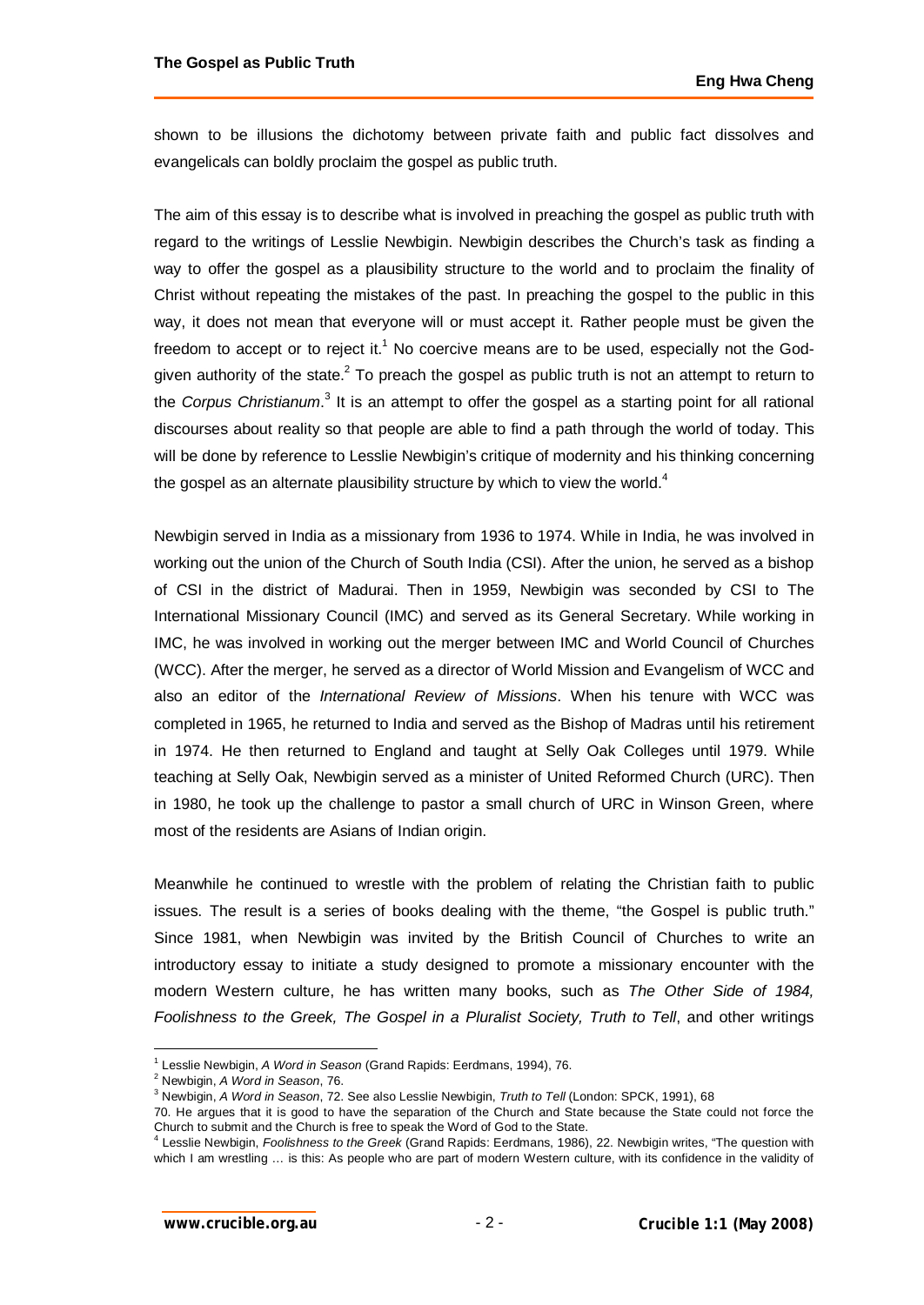which critique modernity and show how the gospel can be preached as public truth instead of a private gospel. Newbigin continued to be engaged with this theme until his death in 1998.

Newbigin's theological writings are valuable for evangelicals because they display "a vision that is both broad and deep, coherent and timely."<sup>5</sup> There are at least four reasons for evangelical churches to study Newbigin's contribution to the contemporary church's understanding of the gospel.

First, he was considered by many to be like a Father of the Church, a great bishop-theologian in early ecclesiastical history because he was decisively shaped and constantly nourished by Holy Scripture. He was a Trinitarian, a man of God, had a comprehensive ministry and sought the organic unity of the Church.

Second, he was an evangelical. His faith exhibits the characteristics of biblicism, crucicentrism, conversionism and activism, which are the four foundational features of evangelicalism.

Third, Newbigin has an ecumenical background. He participated in the negotiation between the Anglican, Baptist, Methodist, Congregationalist, Presbyterian and the Lutheran with regard to the reunion of the churches in South India. He served in different committees of World Council of Churches and also as a General Secretary of International Missionary Council. All these involvements gave him a global perspective in his thinking on the Gospel.

Lastly, he was a cross-cultural missionary. He spent 35 years in India. He was highly proficient in the Tamil language and had learned to present Christ to a powerful, religious worldview. All these suggest that Newbigin's view of preaching the Gospel as public truth should be taken seriously.

# **A. The Gospel as Plausibility Structure**

To preach the gospel as public truth is to offer it as a plausibility structure for the public arena.  $^6$ In this regard, evangelicals should examine the way the gospel functions as a plausibility

its scientific methods, how can we move from the place where we explain the gospel in terms of our modern scientific world-view from the point of view of the gospel?"<br><sup>5</sup> Coeffroy Weinwright, Looglie Nowhigip: A The

Geoffrey Wainwright, *Lesslie Newbigin: A Theological Life* (Oxford: Oxford University Press, 2000), 397. Wainwright writes, "My fondest hope, however, for Newbigin's ongoing influence is that Christian theology in the twenty-first century would pattern itself after Newbigin's lifelong embodiment of the historic conviction that Christian theology at its most genuine is practical, pastoral theology. As this book's narrative theological synthesis of Newbigin's life and work show, Newbigin's theological writings display a vision that is both broad and deep, coherent and timely." Since Wainwright's comment is on the overall theological writings, this comment is certainly applicable to his writings from *The Other Side of 1984* onwards.

<sup>6</sup> Bert Hoedemaker, *Secularization and Mission* (Harrisburg, PA: Trinity Press International, 1998), 46. Hoedemaker contends that Newbigin wants to revitalize the Christian faith as sole framework to understand life because he found it difficult to accept "the plurality of plausibility structures, with functional rationality taking the place of what was once an integrating center." He argues that Newbigin failed to appreciate this plurality as "the scene of many existential struggles, many choices for meaning and identity, in which fact and value are permanently intertwined." Hoedemaker is convinced that this plurality of plausibility structures has provided much more creativity in the public arena for the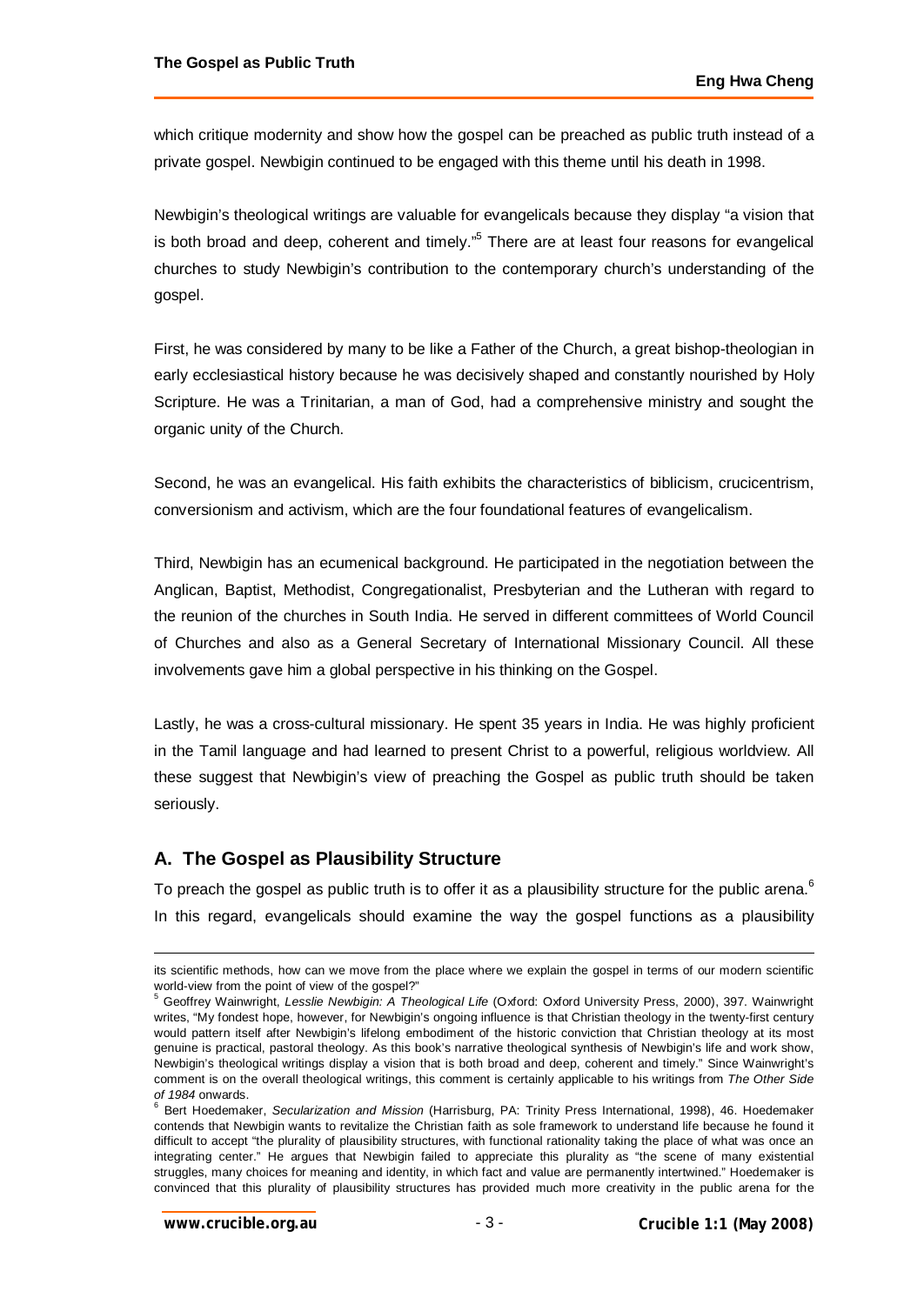structure in Newbigin's thinking.<sup>7</sup> He maintains that in every rational discourse there is a starting point,<sup>8</sup> which contains the presuppositions from which one's reasoning will begin.<sup>9</sup> All rational discourse must take some things as given.<sup>10</sup> The starting point is "a decision of faith, and it is validated — if at all — only as the outcome of this process of exploration."<sup>11</sup>

The gospel is to be the starting point of one's rational discourse about the world and as such it functions as a "plausibility structure" which is "a social structure of ideas and practices that create the conditions determining what beliefs are plausible within the society in question."<sup>12</sup> At different times and places there are different plausibility structures that set the limits on beliefs.

## **1. The Gospel is Offered Without Apology**

In modern Western culture, the scientific world-view is the reigning plausibility structure that sets the framework of what is considered to be a reasonable explanation of the world.<sup>13</sup> Newbigin, in his critique of this culture, seeks to move from the place where the gospel is explained in terms of the modern scientific world-view vis-à-vis modern Western culture to the place where the modern Western culture is explained in terms of the gospel.<sup>14</sup> To make this shift, Newbigin urges the Church to question the assumptions behind the dichotomy of the public world of facts and the private world of values. By uncovering the inadequacies of these assumptions, the evangelical church can offer the gospel as a new starting point for understanding reality.<sup>15</sup>

- <sup>10</sup> Lesslie Newbigin, *The Gospel in a Pluralist Society* (Grand Rapids: Eerdmans, 1989), 8.
- <sup>11</sup> Newbigin, *The Finality of Christ*, 63.

survival of the human community. This means any attempt to revitalize the gospel as a plausibility structure must take into consideration the modern situation. Hoedemaker's critique, however, shows that he has misunderstood Newbigin. The difficulty that Newbigin had with the modern situation is not the plurality of plausibility structures. To Newbigin, the challenge of modernity is not about the gospel as one plausibility structure among many structures. Instead Newbigin sees the challenge as one plausibility structure versus another structure. The plurality of plausibility structures with functional rationality as its integrating centre is one overarching structure, which domesticate all other structures. Thus in revitalizing the gospel as the plausibility structure, Newbigin is refusing to let the gospel be domesticated by this one overarching structure. To adopt any other approach in the modern situation is to be in danger of being domesticated by functional rationality.

<sup>7</sup> Daniel W. Hardy, "A Response to the Consultation," in *A Scandalous Prophet*, ed. Thomas F. Foust, George R. Hunsberger, J. Andrew Kirk and Werner Ustorf (Grand Rapids: Eerdmans, 2002), 227. Hardy writes, "I think Lesslie would be the last person to want attention called to himself. The concern of his thought and of his very life was the gospel of Jesus Christ."<br><sup>8</sup> Leoglie Naubigin, *Tru* 

Lesslie Newbigin, *Truth to Tell*, 24.

<sup>9</sup> Lesslie Newbigin, *The Finality of Christ* (London: SCM Press, 1969), 15.

<sup>12</sup> Newbigin, *Foolishness to the Greek,* 10. See footnote. See also Peter L. Berger, *The Heretical Imperative* (Garden City, New York: Anchor Books, 1979), 15-20. Berger writes, *"Modernity pluralizes both institutions and plausibility structures.* The last phrase represents a central concept for an understanding of the relationship between society and consciousness. For the present purpose, its import can be stated quite simply. With the possible exception of a few areas of direct personal experience, human beings require social confirmation for their beliefs about reality." See Berger, *The Heretical Imperative*, 16.

<sup>13</sup> Newbigin, *Foolishness to the Greek*, 22.

<sup>14</sup> Newbigin, *Foolishness to the Greek*, 21-22. Newbigin writes, "The typical apologetic for Christianity in our Western culture has been one that attempts to 'explain' it in the terms of our culture, to show that it is 'reasonable' in terms of our ultimate beliefs about how things really are. We accept something as an explanation when it shows how an unexplained fact fits into the world as we already understand it. Explanation is related to the framework of understanding we inhabit, the firm structure of beliefs we never question, our picture of how things really are. Explanation puts a strange thing into a place where it fits and is no longer strange … As people who are part of modern Western culture, with its confidence in the validity of its scientific methods, how can we move from the place where we explain the gospel in terms of our modern scientific world-view from the point of view of the gospel?"

 $15$  The following are some of Newbigin's works that discuss how he evaluates Western culture from the standpoint of the Gospel: *Foolishness to the Greek*, *The Gospel in a Pluralist Society*, *Truth to Tell*, and *Proper Confidence*.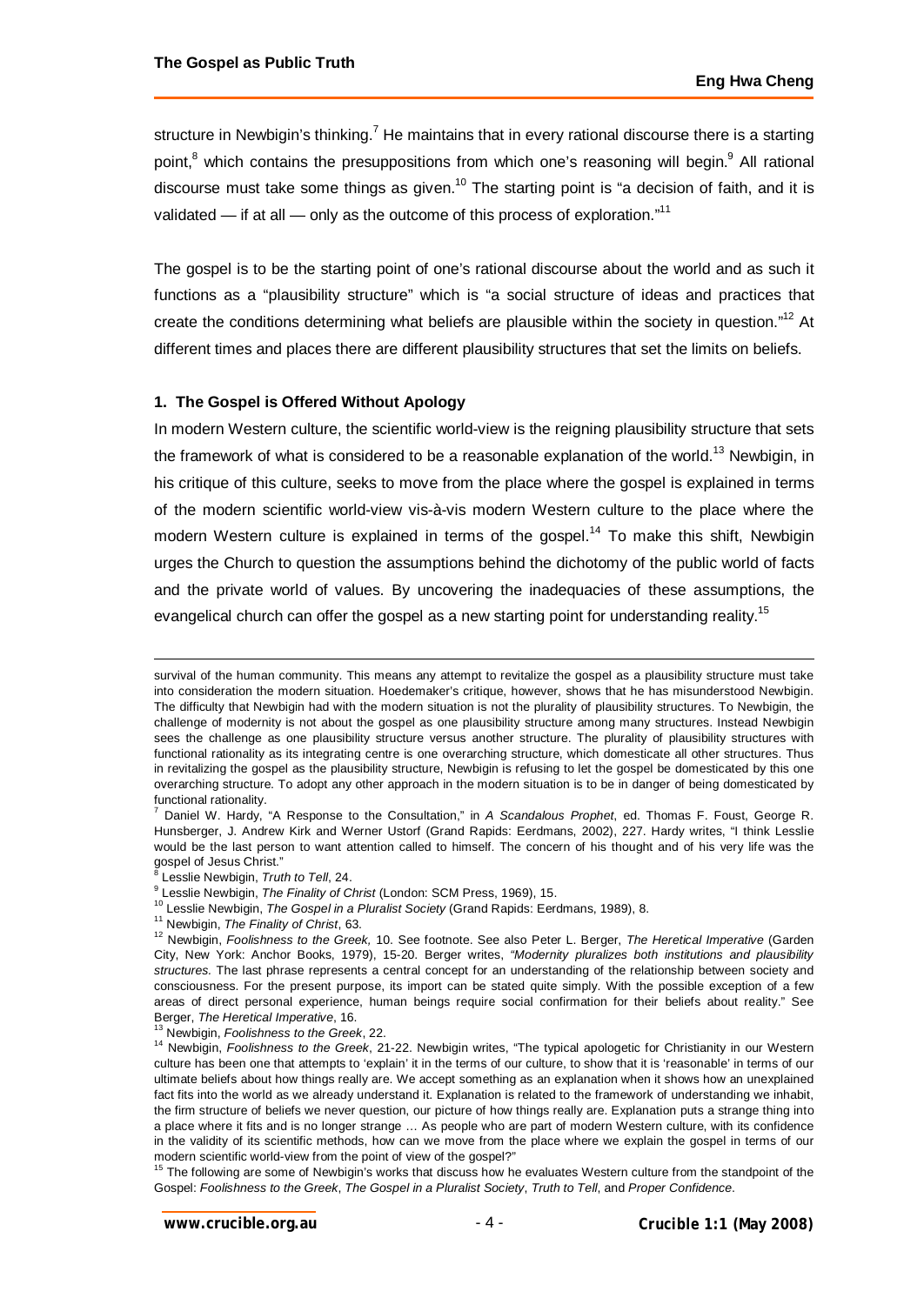The gospel as a new plausibility structure gives "a radically different vision of things from those that shape all human cultures apart from the gospel."<sup>16</sup> This structure is found in "God's revelation of his being and purpose in those events which form the substance of the Scriptures and which have their center and determining focus in the events concerning Jesus."<sup>17</sup> This structure will set the limits of what is a genuinely reasonable explanation of the world.

To offer the gospel as a plausibility structure, the Church should confidently and without apology preach it to the world. There are at least two possible starting points in studying the gospel. The first stands outside of all religions.<sup>18</sup> Various theories of religions are used to study, classify and compare "with the objectivity which one expects in the work of a botanist."<sup>19</sup> The student will study all religions impartially from outside, "being uncommitted to the beliefs of any of them."<sup>20</sup> Although a student may have a strong commitment to one particular religion, this student, in order to be objective, will keep his or her commitment in abeyance and work with a standard acceptable to those having the same starting point.<sup>21</sup> There is also the possibility that a student may begin with this impartial approach to religion but does not make explicit the standpoint from which they judge all religions.<sup>22</sup> Regardless of the situation, this approach looks upon the gospel as one of the many religious teachings in the world.

The second starting point is from within one of the religions.<sup>23</sup> The student explicitly acknowledges his own religious commitment. From this religious commitment, the student tries "to enter understandingly into the religious convictions of others."<sup>24</sup> Although the depth of understanding will vary greatly, it is natural that every religion will seek to interpret other religions because "if it does not do so, it cannot be the point of ultimate coherence and ultimate loyalty which religion is normally understood to be for a human being or a society."<sup>25</sup>

 $\overline{a}$ <sup>16</sup> Newbigin, *The Gospel in A Pluralist Society*, 9.

<sup>17</sup> Newbigin, *Truth to Tell*, 28.

<sup>18</sup> Newbigin, *The Finality of Christ*, 15.

<sup>19</sup> Newbigin, *The Finality of Christ*, 16. Newbigin, relying on John Oman, lists at least three theories in the study of religions. The first is the Hegelian type, "which regard religion as a primitive or anthropomorphic form of science." The second is the Schleiermacher type, "which regard religion as a product of our feelings — for example the work of Feuerbach." The third is the Kantian type, "which sees religion as something which arises out of the necessity to preserve moral and social values — for example, the work of Durkheim." Newbigin writes, "In all these cases there is an explicit theory of religion as illusion; from one or other of these standpoints religions can be classified and compared, and *inter alia* — the claims of Christianity considered."

<sup>20</sup> Newbigin, *The Finality of Christ*, 16.

<sup>21</sup> Newbigin, *The Finality of Christ*, 19. Newbigin gives an example of such an approach. In *Comparative Religions*, A. C. Bouquet points out that he will not commit himself to any biased assertion about the nature of the culmination point of religious development. He aims to provide neutral statements so that the readers can form their own judgment.

<sup>22</sup> Newbigin, *The Finality of Christ*, 16-17. <sup>23</sup> Newbigin, *The Finality of Christ*, 17.

<sup>24</sup> Newbigin, *The Finality of Christ*, 17.

<sup>25</sup> Newbigin, *The Finality of Christ*, 17-18. Newbigin gives the example of Hinduism. He writes, "It is obvious, for instance, that Hinduism has its own very highly developed interpretation of other religions, and it classifies them in accordance with their capacity to lead men into the experience of realization — of unity with the ultimate ground of being through mystical experience. From this point of view Hinduism distinguishes in all actual religions between the essential and the peripheral, between what brings man to actual unity with the ultimate ground of all being and that which is tied up with the local, cultural, tribal peculiarities of the people concerned. Hindu understands other religions in accordance with its own deepest convictions about the nature of man and of the ground of his being."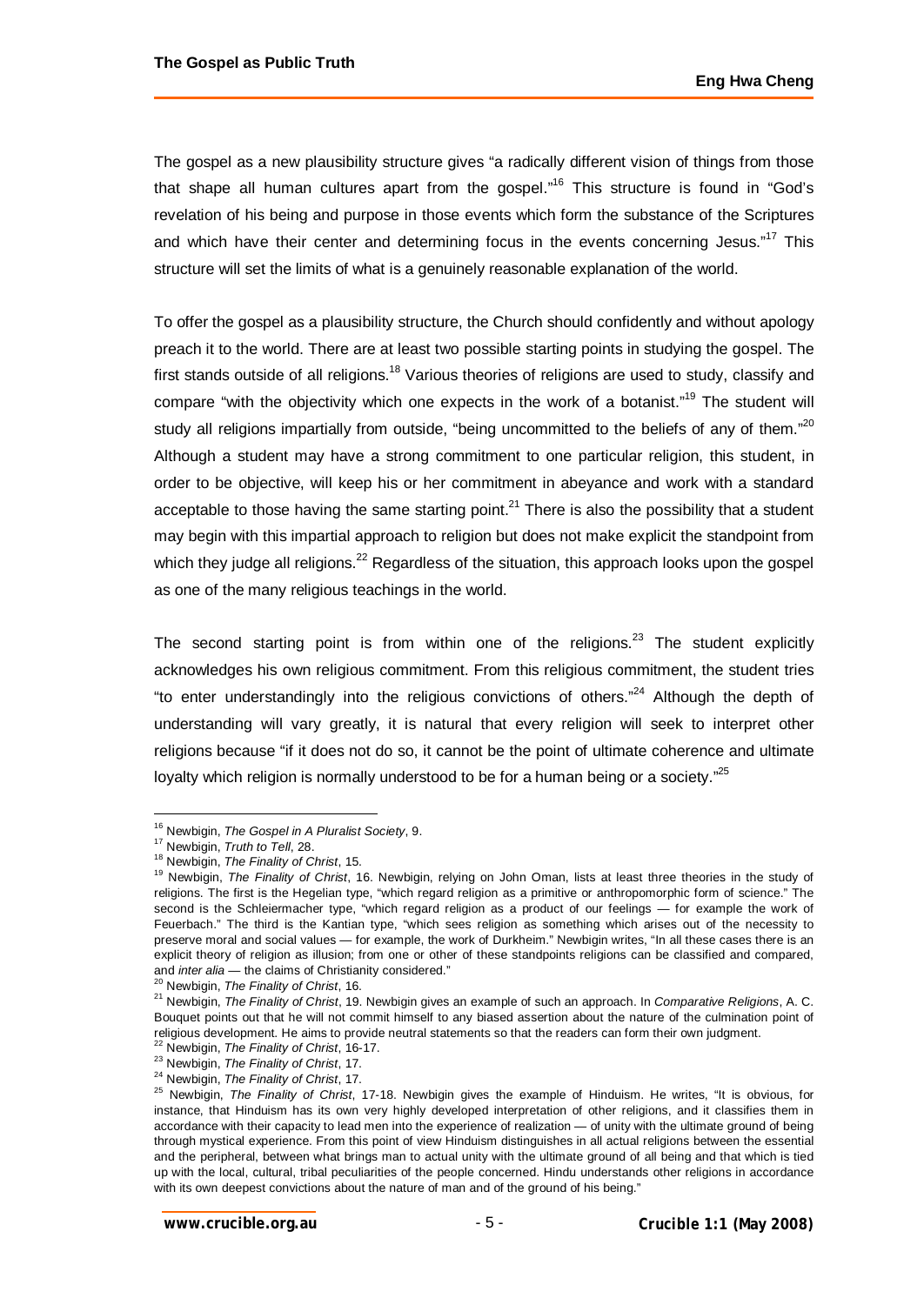Hence it is natural for Christians to look at the world and all religions from the viewpoint of the gospel because "a committed Christian cannot leave his Christian commitment behind when he enters upon the study of other religions."<sup>26</sup> The criteria of such a committed Christian in assessing other religions will be shaped by the Christian's own commitment.<sup>27</sup> However, if the gospel deals with people's ultimate commitment, then it is surely wise to recognize that a person committed to the gospel does not have a point of view which transcends the gospel and which enables him to judge other religious commitments impartially.

Newbigin thus argues that it is impossible to study other religions without the conviction of one's own starting point, be it a viewpoint from outside all religions or from within a particular religion. To claim that one can study other religions from an unprejudiced approach is not merely impossible but positively fatal because the investigator's complete personality will not be engaged in the task and, worse still, the presuppositions that influence the investigator are accepted uncritically.<sup>28</sup>

Consequently, it is proper to openly acknowledge the gospel as the starting point to understand the world and all religions even though there is no way outside of the gospel to prove that this is the right starting point.<sup>29</sup> When Christians are asked: "But why start with Jesus? Why not start somewhere else?" they can confidently and without apology answer "Why not?" because "no rational thought is possible except by starting with something which is already given, in some human tradition of rational thought and discourse."<sup>30</sup>

On this basis, Newbigin argues that the only authority of the Christian missionary is the authority of Jesus. The missionary's job is to bring people face to face with the total fact of Jesus because Jesus is himself the ultimate authority for mankind, an authority not requiring to be ratified by any other.<sup>31</sup> Therefore it is reasonable to begin with the gospel as the starting point to understand the world and our personal life. This gospel will be proven only when those who start with it are able to truly grasp the whole of their experience. $32$ 

Newbigin's approach is not universally accepted. K. P. Aleaz argues that having the gospel as a starting point to engage the world can lead to "the most sectarian gospel" in the hands of a

 $\overline{a}$ <sup>26</sup> Newbigin, *The Finality of Christ*, 19-20.

<sup>27</sup> Newbigin, *The Finality of Christ*, 20.

<sup>28</sup> Newbigin, *The Finality of Christ*, 20-21.

<sup>29</sup> Newbigin, *The Finality of Christ*, 63.

<sup>30</sup> Newbigin, *The Gospel in a Pluralist Society*, 243.

<sup>31</sup> Lesslie Newbigin, *A Faith for this One World?* (London: SCM Press, 1961), 57.

<sup>32</sup> Lesslie Newbigin, *Christ Our Eternal Contemporary* (Madras: CLS, 1968), 23. See also page 24.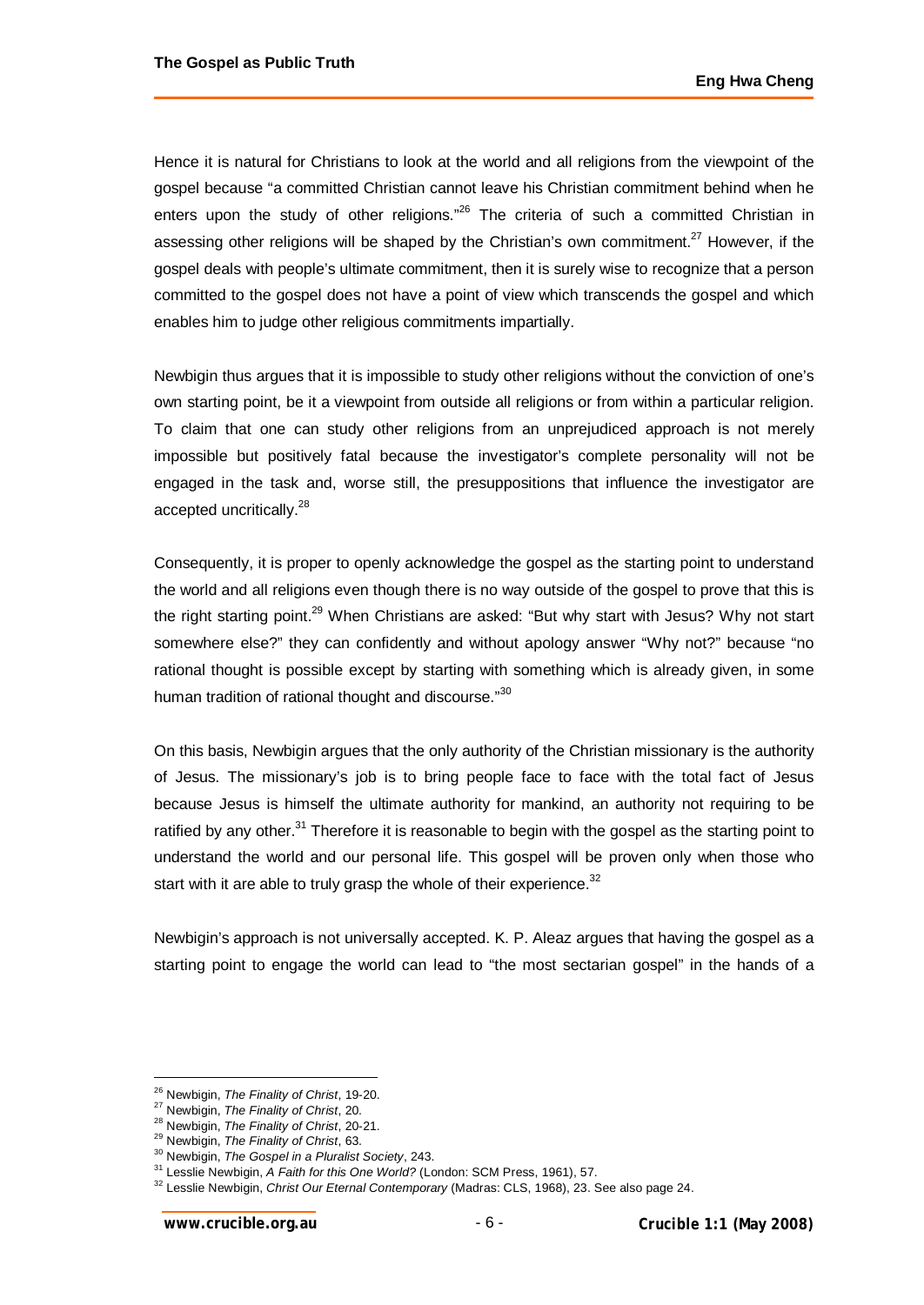Christian missionary.<sup>33</sup> Although he pays homage to Newbigin's integrity and sincerity, he rejects his approach.

Aleaz instead proposes that the globalised gospel should become localized. This means that people from within their localized context will decide the content of the gospel. The content should emerge from the experience of the oppressed and suffering people due to globalization and from the diverse and enriching religious experiences of humankind. The Jesus of this localized gospel is also the universal Jesus who belongs to all of humanity. Such a gospel should be a "gospel of interrelatedness in a community of communities in terms of pluralistic inclusivism, rejecting both exclusivism and inclusivism."<sup>34</sup>

Aleaz's proposal to change the globalised gospel to a localised one is a question about starting points. One of his starting points is "the pathos of people and their striving for liberation."<sup>35</sup> From this starting point, he reasons that "the significance of Christ lies not in Christological formulations, but in his unique combination of suffering and hope at the cross.<sup>36</sup> Thus his starting point to understand the world and also the gospel is the experience of the oppressed and suffering people and the diverse and enriching religious experience of people.

Aleaz's starting point does not make Newbigin's starting point invalid.<sup>37</sup> Instead it shows that different starting points can lead to diverse results. Newbigin himself was seeking for a solution to the human condition.<sup>38</sup> He became convinced that the gospel must be the starting point.<sup>39</sup>

When a person uses the gospel as a starting point, it is natural that others will ask "Why choose this starting point rather than another -- for example, the Qur'an, the Gita, or *Das Kapital*?" or "Why not from a point outside all religions?"<sup>40</sup> This kind of questioning obviously has no theoretical limit and can go on and on. It will not lead to "any clear conception of truth." $41$ Presuppositions are necessary in order to avoid endless uncertainty and to provide a starting point for all kinds of coherent thinking. And what is required for honest thinking is to explicitly state these presuppositions, which are taken for granted.<sup>42</sup>

<sup>40</sup> Newbigin, *The Gospel in a Pluralist Society*, 8.

 $\overline{a}$ <sup>33</sup> K. P. Aleaz, "The Globalization of Poverty and the Exploitation of the Gospel," in *A Scandalous Prophet*, ed. Thomas F. Foust, George R. Hunsberger, J. Andrew Kirk and Werner Ustorf (Grand Rapids: Eerdmans, 2002), 172-173.

<sup>34</sup> Aleaz, "The Globalization of Poverty," 173.

<sup>&</sup>lt;sup>35</sup> Aleaz, "The Globalization of Poverty," 169.

<sup>&</sup>lt;sup>36</sup> Aleaz, "The Globalization of Poverty," 169.

<sup>&</sup>lt;sup>37</sup>Aleaz, "The Globalization of Poverty," 169. Aleaz's agenda behind these starting points is to established a new global order "through the mobilization of the resources of all religious traditions."

<sup>&</sup>lt;sup>38</sup> Lesslie Newbigin, *Unfinished Agenda*, 2<sup>nd</sup> ed. (Edinburgh: Saint Andrew Press, 1993), 10-11.

<sup>39</sup> Newbigin, *Christ Our Eternal Contemporary*, 23. He writes, "I begin with the fact of Christ, because in His own mysterious way, Christ laid hold upon me, because at a time when I was deeply perplexed, when I did not know which way to turn to find firm standing ground, in the midst of a time of personal humiliation and failure, I saw the cross of Christ as the one reality that can span the whole dimension, the height and the depth, the length and the breath of human experience. From that day I have sought to find there the starting point of all my thinking."

<sup>41</sup> Newbigin, *The Gospel in a Pluralist Society*, 8.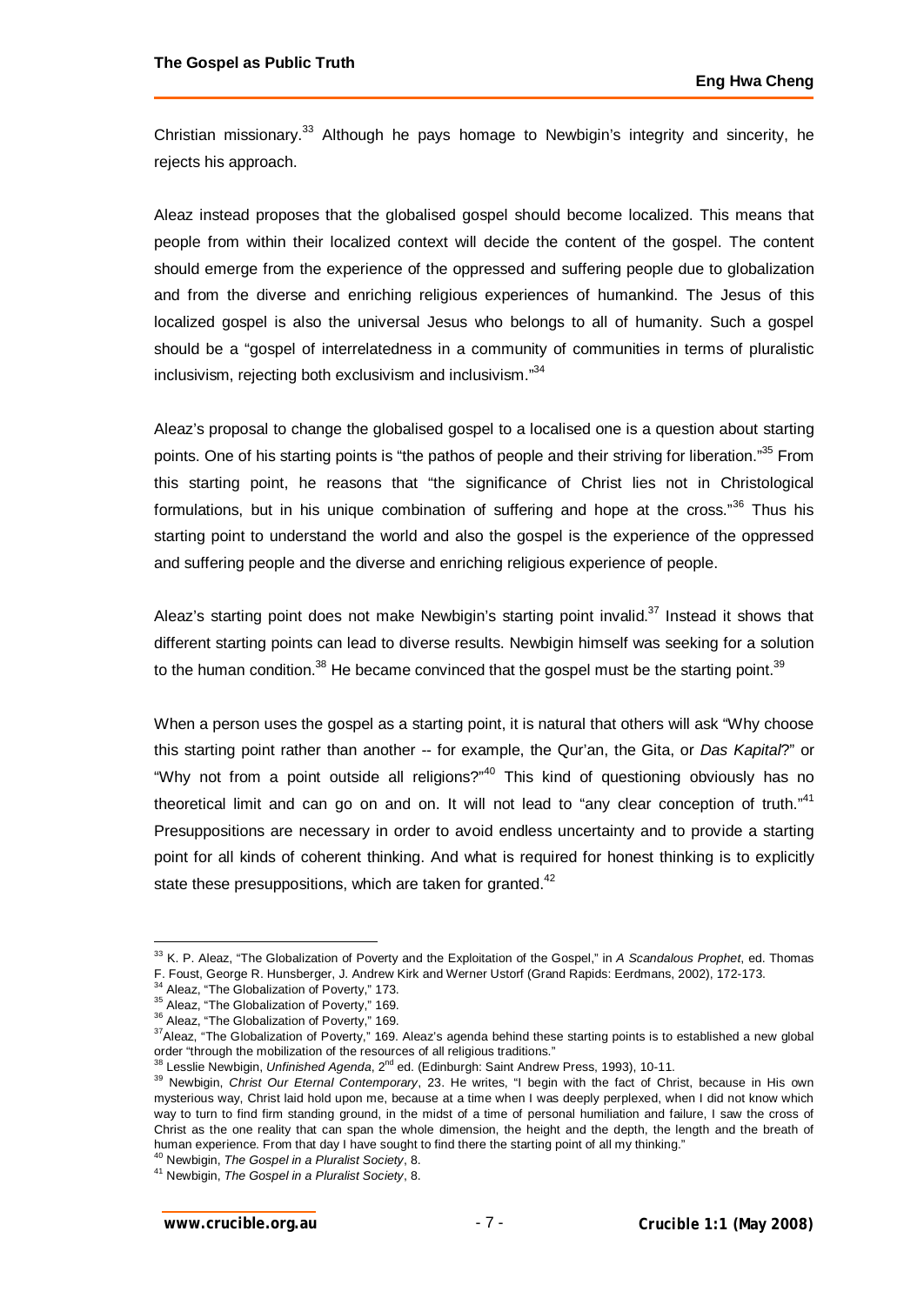Others would ask how do Christians know that the gospel is a reliable starting point to understand reality. When Christians are asked this question, they cannot offer "something supposedly more reliable than what is given to us in Christ. $143$  Newbigin explains, "To do so would be to embark on an infinite regress, since we would in due course have to find proof that these grounds were reliable and then to show further grounds for this and so *ad infinitum*."<sup>44</sup> To accede to the request is to accept the assumptions of the dichotomy between the public and private world.<sup>45</sup> This means the Church cannot and must not offer proofs outside of the gospel to prove the reliability of the gospel. Instead the gospel must be the starting point of all rational discourses about reality.

#### **2. This is Not Fideism**

Is such an approach a form of fideism? Harold A. Netland thinks that Newbigin's approach of preaching the gospel as public truth is theological fideism. He defines fideism as a belief that people's worldview is "ultimately based upon certain basic faith postulates and that there are no neutral or 'autonomous' rationality norms by which to evaluate competing perspectives."<sup>46</sup> He argues that Newbigin has made "unnecessary concessions to fideism."<sup>47</sup> He points out that Newbigin's claim of not having a standpoint "from which one can claim to have an 'objective' view which supersedes all the 'subjective' faith-commitments of the world's faith" is a needless allowance.<sup>48</sup>

However the charge of fideism rests on the assumption that there is a kind of knowledge, which does not rest on faith commitments.<sup>49</sup> This is an illusion because even in the Cartesian method, rational doubt requires beliefs.<sup>50</sup> This means there is a starting point from which rational doubt is able to question all truth claims. In *The Myth of Religious Neutrality*, Roy A. Clouser has shown that all theories about mathematics and physics, sociology and economics, art and ethics, politics and law are influenced by religious beliefs. Such religious beliefs do not necessarily lead to worship and creedal adherence but they are nevertheless religious because they do not

 $\overline{a}$ <sup>42</sup> Newbigin, *The Gospel in a Pluralist Society*, 8.

<sup>43</sup> Newbigin, *Truth to Tell*, 28.

<sup>44</sup> Newbigin, *Truth to Tell*, 28.

<sup>45</sup> Newbigin, *Truth to Tell*, 28. Newbigin writes, "What is really being asked, of course, is that we should show that the gospel is in accordance with the reigning plausibility structure of our society, that it accords with the assumptions which we normally do not doubt; and that is exactly what we cannot and must not do."

<sup>46</sup> Harold A Netland, *Dissonant Voices* (Grand Rapids: Eerdmans, 1991), 178. Netland proposes that there are at least ten principles to evaluate the various standpoints or truth claims. Unfortunately he did not realize that his principles are based on a scientific worldview, which he also accepted by faith without defending it. He claims that there are criteria, which "are not context-dependent or relative to worldviews and, at least in principle, can be used to appraise various competing religious worldviews." Thus he critiques religious worldviews from the standpoint of the scientific worldview. This standpoint, although it is outside of all religious worldviews is still a standpoint, which Netland did not make clear. It is beyond the scope of this paper to critique Netland's model. It sufficient to note that his model is also based on a standpoint that has to be accepted by faith.

<sup>47</sup> Netland, *Dissonant Voices*, 178.

<sup>48</sup> Netland, *Dissonant Voices*, 179. See also Lesslie Newbigin, *The Open Secret* (Grand Rapids: Eerdmans, 1995), 168.

<sup>49</sup> Lesslie Newbigin, "Certain Faith: What Kind of Certainty?" *Tyndale Bulletin* 44 (1993): 348.

<sup>50</sup> Lesslie Newbigin, *Discovering Truth in a Changing World* (London: Alpha International, 2003), 2.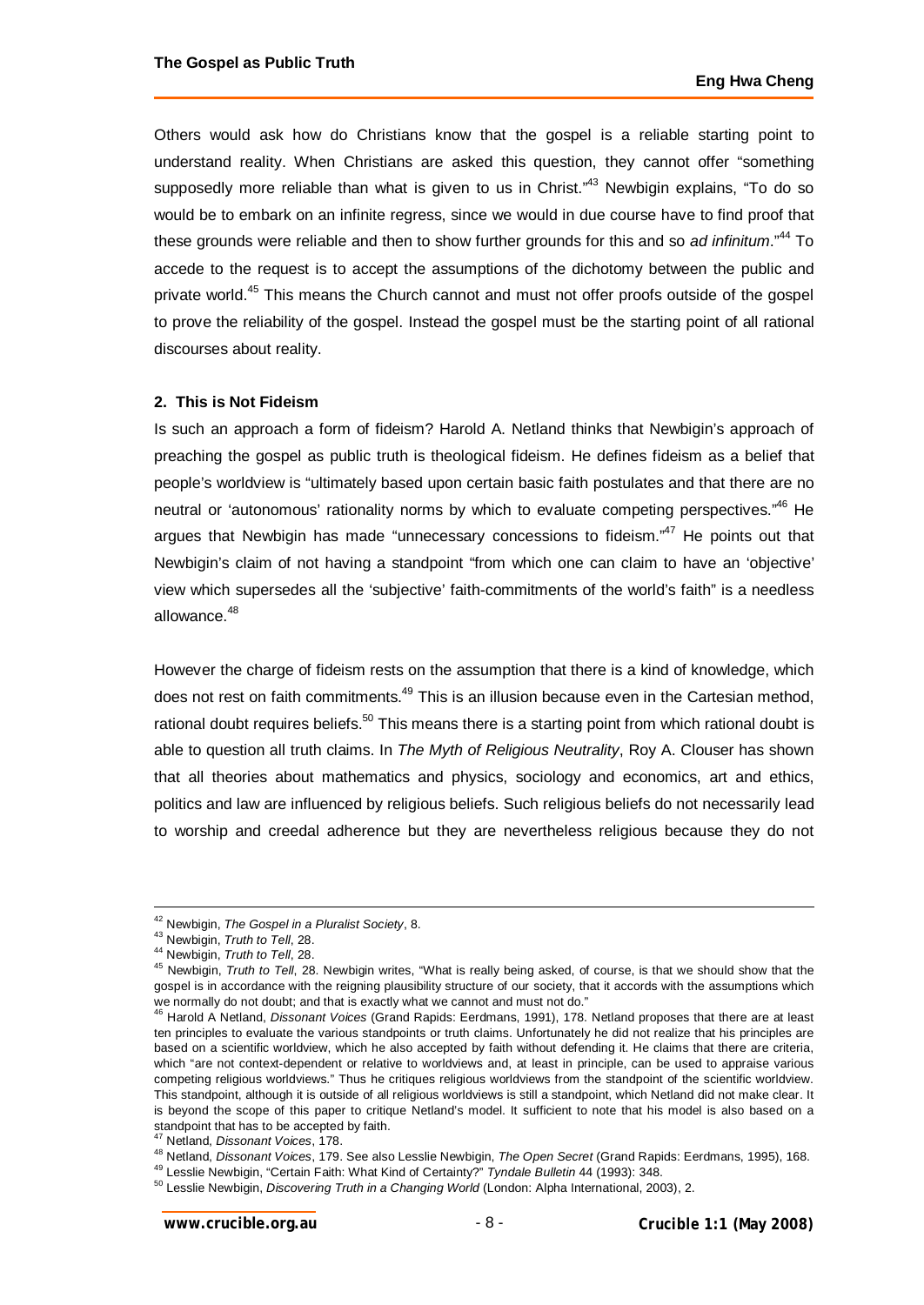depend on anything else.<sup>51</sup> This signifies that all truth claims about how things work in this world depend on starting points, which are not dependent on anything else. This is the only way that systematic thought can begin.<sup>52</sup>

Another reason for dismissing the charge of fideism is that this approach is not a blind leap of faith. The gospel itself provides reasonable grounds for people to respond. The testimony of the apostolic witnesses to the facts of the gospel is evidence for people to consider. Although it is necessary that these evidences be examined publicly,<sup>53</sup> it would be irrational to assume that "this testimony cannot be trusted unless it is corroborated by philosophical argument which is (ex hypothesi) based on evidence other than this testimony.<sup>54</sup> Consequently to insist that other proofs outside the gospel are necessary before the apostolic testimony can be accepted is "to have made a decision against that testimony."<sup>55</sup> This decision would require faith in other proofs, which in turn would require more proofs. It leads to an endless search for evidence. Thus to break this endless search, it is not unreasonable to begin with the evidence provided by the gospel. Thus using the gospel as the starting point is not a form of fideism.

On the other hand, if the gospel is the true plausibility structure that makes contact with ultimate reality,<sup>56</sup> there are at least three results from using this starting point. First, the gospel gives a sense of meaning to the happenings of the world. A scientist who struggles to make sense of a whole lot of apparently random data and who suddenly sees a picture that gives meaning to it all together, will have the conviction that something true has been discovered. Similarly those who use the gospel as the starting point will be convinced that it makes contact with reality because the gospel gives a sense of meaning to the apparently random events of the world.<sup>57</sup>

The second result is that the gospel will lead to further truth about reality.<sup>58</sup> If the gospel does not make contact with reality, it will encounter an epistemological crisis because it will cease to make progress in terms of discovering reality.<sup>59</sup> In other words, the gospel as true starting point

<sup>51</sup> Roy A. Clouser, *The Myth of Religious Neutrality* (Notre Dame: University of Notre Dame Press, 1991), 21-22. Clouser writes, "A religious belief is any belief in something or other as divine. 'Divine' means having the status of not depending on anything else."

<sup>52</sup> Newbigin, "Certain Faith: What Kind of Certainty?," 348.

<sup>53</sup> Newbigin, *Truth to Tell*, 33.

<sup>54</sup> Newbigin, "Certain Faith: What Kind of Certainty?," 349.

<sup>&</sup>lt;sup>55</sup> Newbigin, "Certain Faith: What Kind of Certainty?," 349.

<sup>&</sup>lt;sup>56</sup> Newbigin, "Certain Faith: What Kind of Certainty?," 348.

<sup>57</sup> Lesslie Newbigin, *Discovering Truth in a Changing World* (London: Alpha International, 2003), 11.

<sup>58</sup> Newbigin, *Discovering Truth*, 12. Newbigin explains, "This is crucial. Any real discovery will always lead the researcher, the searcher or the scientist onwards toward further discoveries."

<sup>59</sup> Alasdair MacIntyre, *Whose Justice? Which Rationality?* (Notre Dame: University of Notre Dame Press, 1988), 361- 362. MacIntyre writes, "At any point it may happen to any tradition-constituted enquiry that by its own standards of progress it ceases to make progress. Its hitherto trusted methods of enquiry have become sterile. Conflicts over rival answers to key questions can no longer be settled rationally. Moreover, it may indeed happen that the use of the methods of enquiry and of the forms of argument, by means of which rational progress had been achieved so far, begins to have the effect of increasingly disclosing new inadequacies, hitherto unrecognized incoherences, and new problems for the solution of which there seems to be insufficient or no resources within the established fabric of belief. This kind of dissolution of historically founded certitudes is the mark of an epistemological crisis."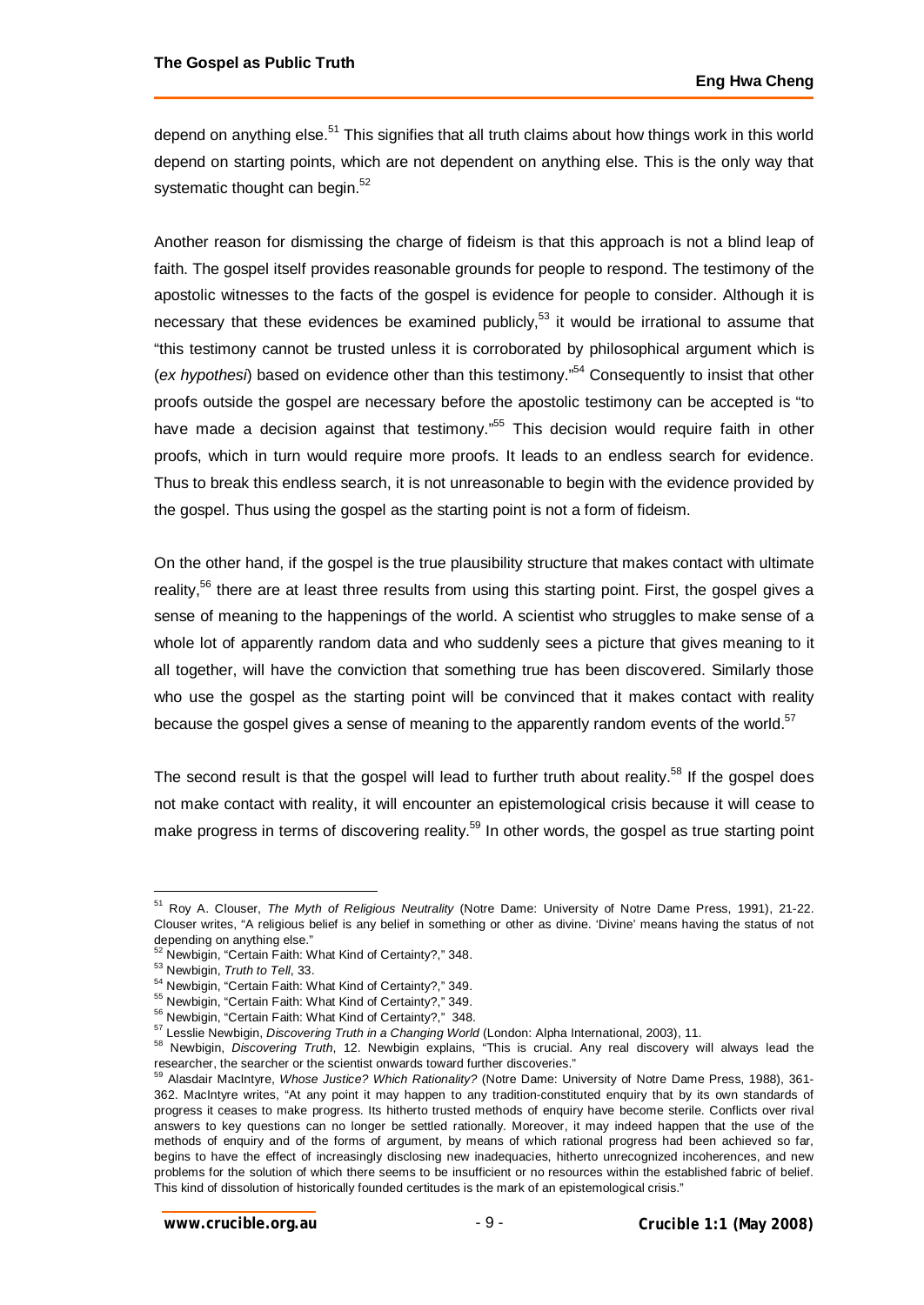will lead people to discover further truth about life and reality.<sup>60</sup> If not, the gospel has no meaning to the lives of all people and world history.

The third outcome is the willingness of those using this starting point to publish what they learned.<sup>61</sup> Christians must be willing to face the challenges of the world especially when they are convinced that the gospel is the true plausibility structure.<sup>62</sup> To preach the gospel as public truth would require Christians to publish their beliefs and discoveries for the world to examine.

Therefore the Church must not shrink back in proclaiming the gospel as the new plausibility structure for the public arena. Without apology, the Church must seek to give a rational discourse about the world from the standpoint of the gospel because there can be no discourse without a starting point.

# **B. The Finality of the Gospel**

The second aspect of preaching the gospel as public truth is to proclaim the finality of Christ. This means Christ is the final clue to the meaning and direction of human history.<sup>63</sup> Jesus Christ is "the unique and decisive revelation of God for the salvation of the world."<sup>64</sup> It is through Christ that God has started the process of bringing human history to a consummation. Thus Christ is the final clue as to where human history will lead.<sup>65</sup>

## **1. Not the Finality of Christianity**

In claiming Christ's finality, Newbigin is not arguing for the finality of Christianity.<sup>66</sup> He maintains that the distinction between Christianity and the Gospel of Jesus Christ is an important clarification in understanding the finality of Christ.<sup>67</sup> This does not mean that there is a total

<sup>&</sup>lt;sup>60</sup> Imre Lakatos, *The Methodology of Scientific Research Programmes: Philosophical Papers, vol. 1 (Cambridge:* Cambridge University Press, 1978), 1-7. Lakatos argues that all scientific research can be classified as progressive or degenerative. A progressive scientific research program will lead to the discovery of hitherto unknown novel facts. On the other hand, a degenerative scientific program will lead to fabrication of theories to accommodate known facts. Thus if the gospel is a true starting point, it will lead to the discovery of new truth about realities.

<sup>&</sup>lt;sup>1</sup> Newbigin, *Discovering Truth in a Changing World*, 12.

<sup>62</sup> Michael Polanyi, *Personal Knowledge*, corrected ed. (Chicago; University of Chicago Press, 1964), 299. Polanyi writes, "I believe that in spite of the hazards involved, I am called upon to search for the truth and state my findings." <sup>63</sup> Newbigin, *The Finality of Christ*, 8.

<sup>64</sup> Newbigin, *The Gospel in a Pluralist Society*, 171.

<sup>65</sup> Newbigin, *The Finality of Christ*, 64.

<sup>&</sup>lt;sup>66</sup> See also Tan Kim-Sai, "The Unique Christ in the Plurality of Religions" in *The Unique Christ in Our Pluralist World*, ed. Bruce J. Nicholls (Grand Rapids: Baker Book House, 1994), 68. Tan writes, "Focusing on the real issue at stake is needed. We Evangelicals do not argue for the superiority or finality of the Christian church on earth, nor any brand of Christianity; neither do we say that unless a person becomes a church member, he or she cannot be saved. Jesus Christ and his salvific grace has been defined by the Church, but it can never be confined by it. The grace and love of God is certainly broader than we ever realize."

<sup>67</sup> Hendrik Kraemer, *The Christian Message in A Non-Christian World* (London: Edinburgh House Press, 1938). This book by Kraemer started a debate between him and A. G. Hogg over the issue of the relationship between Christianity and the world religions. It is beyond the scope of this thesis to discuss the debate here. Newbigin has written a good summary of the debate. See Newbigin, *The Finality of Christ*, 33-41; see also Lesslie Newbigin, "Christ and the World of Religions," in *Churchman* 97 (1983): 16-30.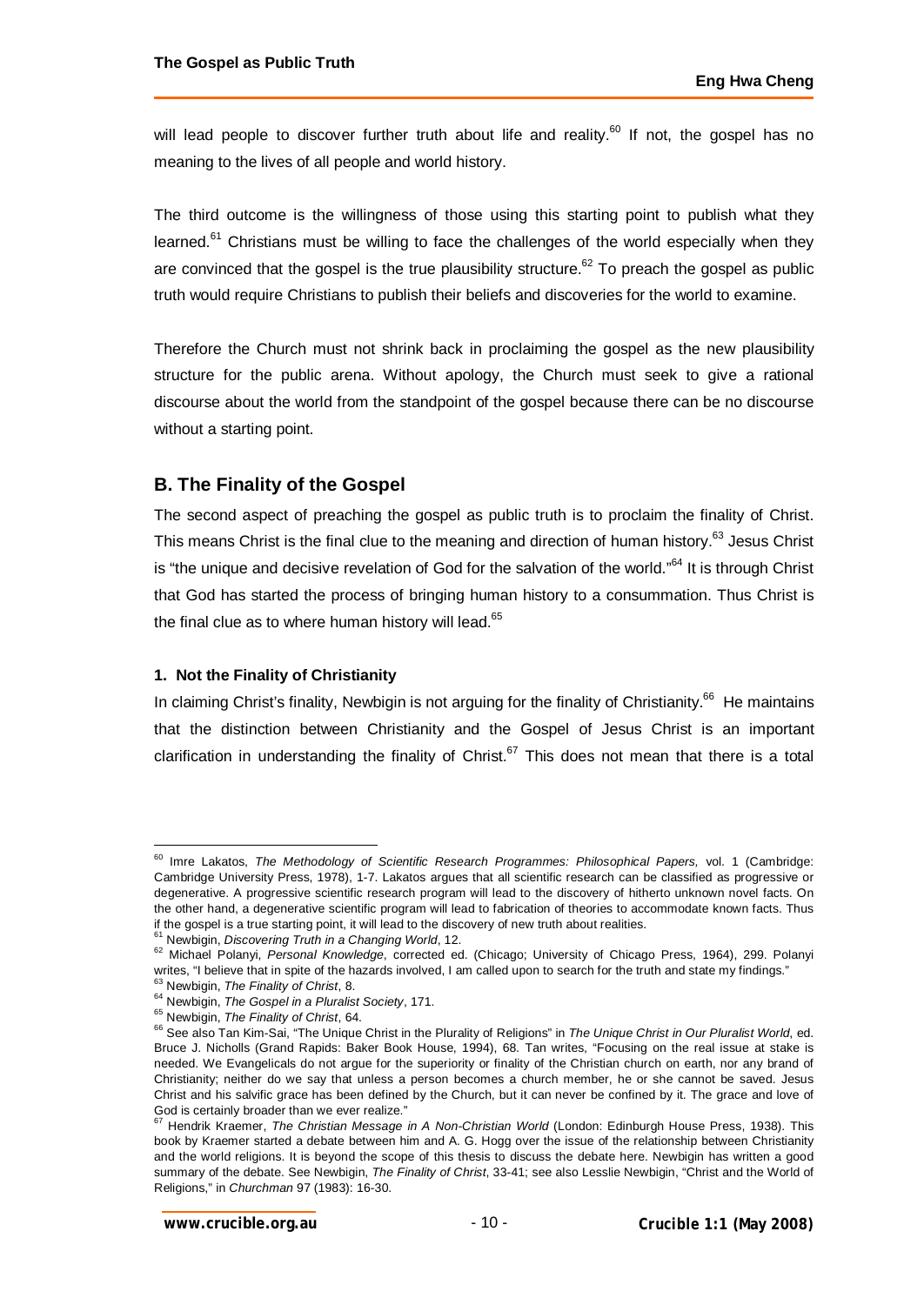discontinuity between Christianity and the Gospel; they are still related even though they are distinct.<sup>68</sup>

Christianity like other world religions has "such things as the practice of individual and corporate worship, prayer, the reading and treasuring of sacred scriptures."<sup>69</sup> Like all world religions, Christianity is "a constantly changing phenomenon."<sup>70</sup> As the Gospel of Jesus Christ is being preached in different cultures and contexts, new elements from the interaction between the socio-cultural and religious contexts and the Gospel will result in a changing and developing corpus of belief, practice, association and culture.<sup>71</sup> Thus Christianity is a growing phenomenon.

Nevertheless Christianity, a growing and changing community, is always related to the unchanging facts of the Gospel of Jesus Christ, $<sup>72</sup>$  which is the unique and decisive revelation of</sup> God, even though there is a disjunction between them. This growing and changing community comes into existence as a result of people's response, starting with the faith response of the apostles, to the revelation of God. It is through the apostles that the fact of Christ is interpreted and passed down to us. Apart from the apostles' faith, the name of Jesus would remain unknown.<sup>73</sup> Thus even though there is a disjunction between Christianity and the Gospel, the two are inseparable. Christianity came into being because of the Gospel.

Therefore the finality of Christ is not the finality of Christianity. Instead to accept the finality of Christ is "to endorse the judgment of the apostles that God himself was uniquely present in Christ's life, death and resurrection and God revealed the meaning and origin and end of all things in the fact of Christ."<sup>74</sup> Thus to make this claim is "to join with the apostles in making this judament."<sup>75</sup>

### **2. Not Focusing On Personal Salvation**

Secondly, in speaking about the finality of Christ for the salvation of the world, Newbigin does not focus on the question of the non-Christian individual's salvation.<sup>76</sup> Questions such as "who can be saved"<sup>77</sup> and "what happens to the non-Christian after death"<sup>78</sup> are beyond human ability to answer. Such questions will lead to confusion.<sup>79</sup>

<sup>68</sup> Newbigin, *The Finality of Christ*, 34.

<sup>69</sup> Newbigin, *The Finality of Christ*, 46.

<sup>70</sup> Newbigin, *Truth to Tell*, 5.

<sup>71</sup> Newbigin, *The Finality of Christ*, 73.

<sup>72</sup> Newbigin, *Truth to Tell*, 5-6. He writes, "The Gospel … is news about things which have happened. What has happened has happened, and nothing can change it."

<sup>73</sup> Newbigin, *The Finality of Christ*, 75.

<sup>74</sup> Newbigin, *The Finality of Christ*, 76.

<sup>75</sup> Newbigin, *The Finality of Christ*, 76.

<sup>76</sup> Newbigin, *The Finality of Christ*, 60.

<sup>77</sup> Newbigin, *The Gospel in a Pluralist Society*, 176.

<sup>78</sup> Newbigin, *The Gospel in a Pluralist Society*, 177.

<sup>79</sup> Newbigin, *The Gospel in a Pluralist Society*, 176.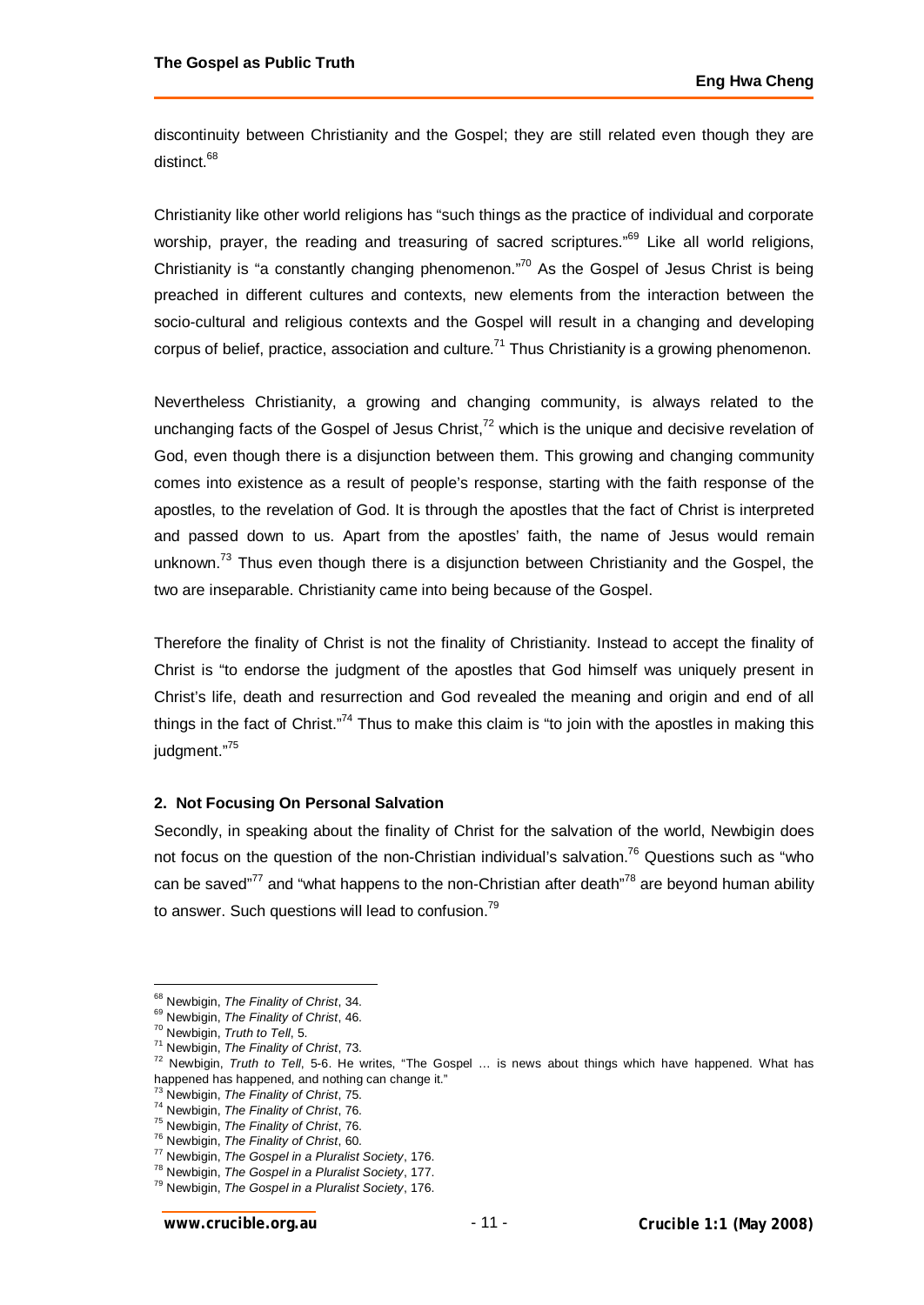Some, such as Clark H. Pinnock, declare that such an attitude is a cop-out to avoid "answering a fair and urgent question in a responsible way."<sup>80</sup> Pinnock argues that "the Bible speaks to the issue of the destiny of individuals. $^{81}$  Scripture warns of judgment to come upon individuals "who neglect God's great salvation."<sup>82</sup> Thus there is no reason for avoiding the issue of individual salvation.

Newbigin acknowledges that the Bible talks about the need for those who heard the Gospel to put their trust in Christ in order to participate in the end-time salvation.<sup>83</sup> His point is that this teaching cannot be used to exclude those who have never heard of the Gospel. He gives at least three reasons.

First, questions such as "who can be saved" and "what happens to the non-Christian after death" focus on the soul of a person but ignore "the human person as an actor and sufferer in the ongoing history of the world." $84$  To focus on the soul instead of the whole person is a reductionistic approach similar to "the materialists and behaviorists who want to explain the human person simply as a bundle of physical activities."<sup>85</sup> The concept of salvation in the New Testament has a past, present and future aspect. Newbigin points out that the verb "to save" is used in the New Testament in three tenses — past, present and future. This means "we were saved, we are being saved, and we look for salvation."86

Scholars agree that this verb must be understood "from its eschatological sense, from the end to which it all looks."<sup>87</sup> This means salvation refers to "the completion of God's whole work in creation and redemption, the summing up of all things with Christ as head."<sup>88</sup> This implies that "the other uses of the verb (we have been saved, we are being saved) must be understood in the light of the end to which they look."<sup>89</sup> Since salvation is the completion of God's work in creation, to focus on saving the souls and ignoring the role of the persons in God's story is inappropriate.<sup>90</sup>

<sup>80</sup> Clark H. Pinnock, *A Wideness in God's Mercy* (Grand Rapids: Zondervan, 1992), 152. See also Jean Stromberg, "Christian Witness in a Pluralistic World: Report on A Mission/Dialogue Consultation," in *International Review of Mission* 78 (1988): 412-36. In this report Wesley Ariarajah says, "There was a time when we had 'theological hostility' towards people of other faiths, simply asserting that they are wrong. When that no longer 'worked' because of the living experience with people of other faiths, we became 'theologically neutral' towards them. I remember an argument at Dr Visser 't Hooft's house where he said, "I don't know whether a Hindu is saved or not. I only know that salvation comes in Jesus Christ." And I replied, "Your generation worked on theological neutrality; our generation cannot." This is not just a theological question; it is becoming a very pragmatic question when people are called to pray together for peace, to work together … There are many situations in the world today where people are asking for a theological assessment of how we relate to God. Theological neutrality just will not do any more." Stromberg, "Christian Witness," 419-20.

<sup>81</sup> Pinnock, *A Wideness in God's Mercy*, 152. <sup>82</sup> Pinnock, *A Wideness in God's Mercy*, 152.

<sup>83</sup> Newbigin, *The Finality of Christ*, 61.

<sup>84</sup> Newbigin, *The Gospel in a Pluralist Society*, 178.

<sup>85</sup> Newbigin, *The Gospel in a Pluralist Society*, 178.

<sup>86</sup> Newbigin, *The Gospel in a Pluralist Society*, 178.

<sup>87</sup> Newbigin, *The Gospel in a Pluralist Society*, 178.

<sup>88</sup> Newbigin, *The Gospel in a Pluralist Society*, 178-179.

<sup>89</sup> Newbigin, *The Gospel in a Pluralist Society*, 178-179.

<sup>90</sup> Newbigin, *The Gospel in a Pluralist Society*, 179.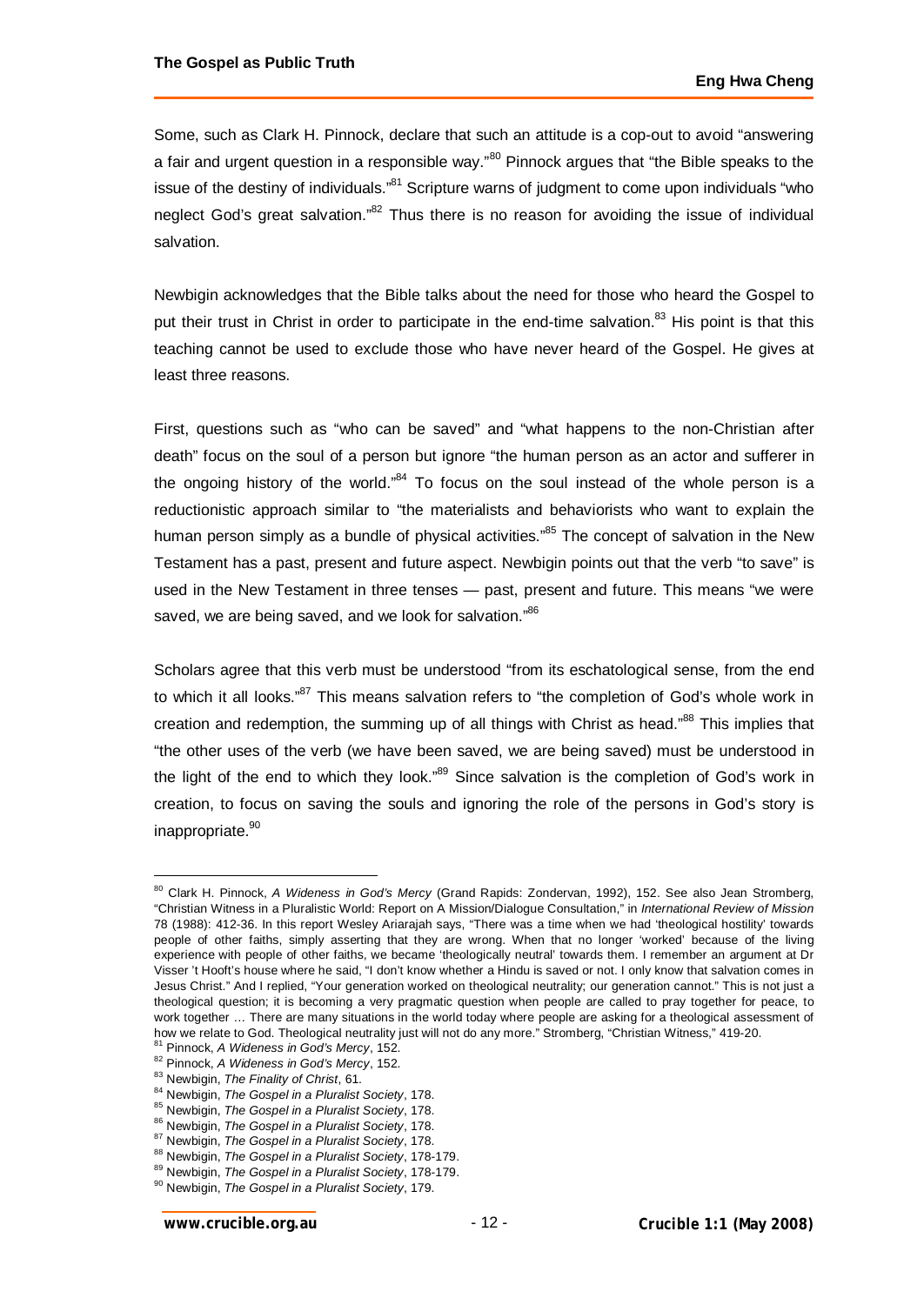Second, these questions start with the need of the individual "to be assured of ultimate happiness, and not with God and his glory. $^{991}$  People have the natural tendency to long for ultimate happiness, which religions try to satisfy; even Christianity is doing the same thing when the focus of salvation is the individual soul. Although Christians do enjoy the grace of God in the forgiveness of sins, the focus of the gospel is on God and his glory. The most important question for Christians to consider is "How shall God be glorified?"<sup>92</sup> Hence Christians should avoid focusing only on the salvation of individuals, as this is a perversion of the gospel. $93$ 

The third reason is that no human being can answer these questions. Only God has the right to answer them. Jesus warned his followers against making claims to know the outcome of the final judgment of God. In fact Jesus warned his followers that the day of final judgment would be a day of surprises, of reversals, and of astonishment.

One good illustration of this warning is the story of the rich young ruler. This ruler has kept God's commandments since young but refused to give up all his wealth to follow him. This incident prompted Jesus to make the famous statement that it was harder for a rich man to enter the kingdom of God than for a camel to go through the eye of a needle. This aroused Peter to ask "Then who can be saved?" Jesus answered him saying, "With men it is impossible, but with God all things are possible."<sup>94</sup> This implies that there will be many surprises at the final judgment. Thus Christians should avoid making any claims about the outcome of the final judgment.<sup>95</sup>

Since Christians cannot answer the questions "who can be saved" and "what happens to the non-Christian after death," Newbigin rejects the exclusivist claim that "all who do not accept Jesus as Lord and Saviour are eternally lost.<sup>"96</sup> He agrees with the Christian exclusivist's claim that "Jesus Christ is the *only* Saviour."<sup>97</sup> He concurs with the exclusivists that "explicit faith in Jesus Christ is necessary for salvation."<sup>98</sup>

Thus Newbigin maintains that anyone who hears this Gospel and refuses it, the New Testament makes it clear that this person will lose "the possibility of salvation — to be lost." $99$  For salvation,

<sup>97</sup> Ronald H. Nash, *Is Jesus the Only Savior?* (Grand Rapids: Zondervan, 1994), 11. Italic is part of the text.

<sup>91</sup> Newbigin, *The Gospel in a Pluralist Society*, 179.

<sup>92</sup> Newbigin, *The Gospel in a Pluralist Society*, 179.

<sup>93</sup> Newbigin, *The Gospel in a Pluralist Society*, 179.

<sup>94</sup> Newbigin, *The Gospel in a Pluralist Society*, 177-178.

<sup>95</sup> Newbigin, *The Gospel in a Pluralist Society*, 177.

<sup>96</sup> Newbigin, *The Gospel in a Pluralist Society*, 173. See Alan Race, *Christians and Religious Pluralism* (London: SCM Press, 1983), 11. Race argues that exclusivism "counts the revelation in Jesus Christ as the sole criterion by which all religions, including Christianity, can be understood and evaluated." See also Pinnock, *A Wideness in God's Mercy*, 14- 15. Pinnock defines exclusivism as "the position that maintains Christ as the Savior of the world and other religions largely as zones of darkness." He further narrows exclusivism to restrictivism, "which restricts hope to people who have put their faith in Jesus Christ in this earthly life." Thus restrictivism is a form of exclusivism.

<sup>98</sup> Nash, *Is Jesus the Only Savior?*, 11.

<sup>99</sup> Newbigin, *The Finality of Christ*, 61.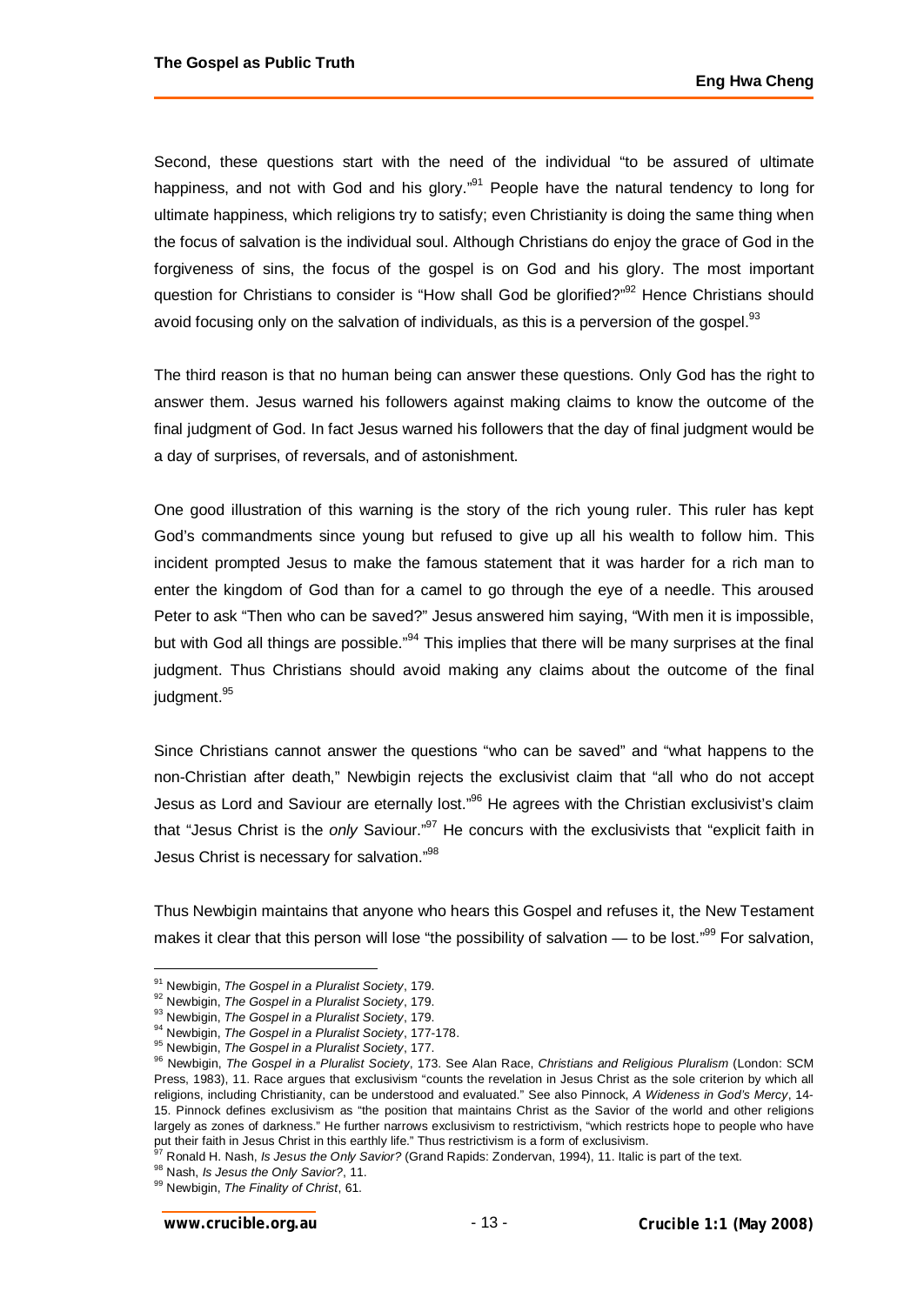explicit faith is needed from those who are given a chance to hear the Gospel. This need for explicit faith does not imply "that the vast multitudes who have never been presented with this Gospel call for conversion and commitment are thereby necessarily excluded from participation in God's on-going and completed work."<sup>100</sup>

In affirming that the vast multitudes, which have never heard the Gospel, are not necessarily excluded from participation in God's on-going and completed work, Newbigin does not mean that he is an inclusivist or a pluralist. The former accepts and rejects other faiths, "a dialectical 'yes' and 'no.'"<sup>101</sup> The inclusivist seeks to look for connections between the Gospel and the teaching of other faiths and "to discern ways by which the non-Christian faiths may be integrated creatively into Christian theological reflection."<sup>102</sup>

The pluralist believes that "God's revealing and redeeming activity has elicited responses in a number of culturally conditioned ways throughout history."<sup>103</sup> This means that "each response is partial, incomplete, unique; but they are related to each other in that they represent different culturally focused perceptions of the one ultimate divine reality."<sup>104</sup> Thus all religions "must acknowledge their need of each other if the full truth about God is to be available to mankind."<sup>105</sup>

Newbigin agrees with the inclusivists and the pluralists that God is working among the non-Christian faiths. He is convinced that "some witness of God's grace" is available to everyone regardless of their creeds.<sup>106</sup> He maintains that missionaries preaching the Gospel to a person of the non-Christian religion have to acknowledge in practice "that there is some continuity between the gospel and the experience of the hearer outside the Christian Church."<sup>107</sup> Newbigin writes,

One cannot preach the gospel without using the word "God." If one is talking to a person of a non-Christian religion, one is bound to use one of the words in her language, which is used to denote God. But the content of that word has necessarily been formed by his experience outside the Church. By using the word,

<sup>100</sup> Newbigin, *The Finality of Christ*, 61. See also Tan, "The Unique Christ," 68. Tan writes, "It is not proper to dogmatize that people who have never had an opportunity of encounter with Christ are automatically lost. However, dogmatizing the other way round is equally inappropriate. So stressing Christ's salvific uniqueness is not to be equated with automatic condemnation of others."

<sup>101</sup> Race, *Christians and Religious Pluralism*, 38.

<sup>102</sup> Race, *Christians and Religious Pluralism*, 38. See Pinnock, *A Wideness in God's Mercy,* 15. Pinnock writes, "By 'inclusivism' I refer to the view upholding Christ as the Savior of humanity but also affirming God's saving presence in the wider world and in other religions."

<sup>103</sup> Race, *Christians and Religious Pluralism*, 77.

<sup>104</sup> Race, *Christians and Religious Pluralism*, 77-78. See Pinnock, *A Wideness in God's Mercy*, 15. Pinnock writes, "By 'pluralism' I mean the position that denies the finality of Jesus Christ and maintains that other religions are equally salvific paths to God."

<sup>105</sup> Race, *Christians and Religious Pluralism*, 72.

<sup>106</sup> Newbigin, *The Gospel in a Pluralist Society*, 175.

<sup>107</sup> Newbigin, *The Gospel in a Pluralist Society*, 173.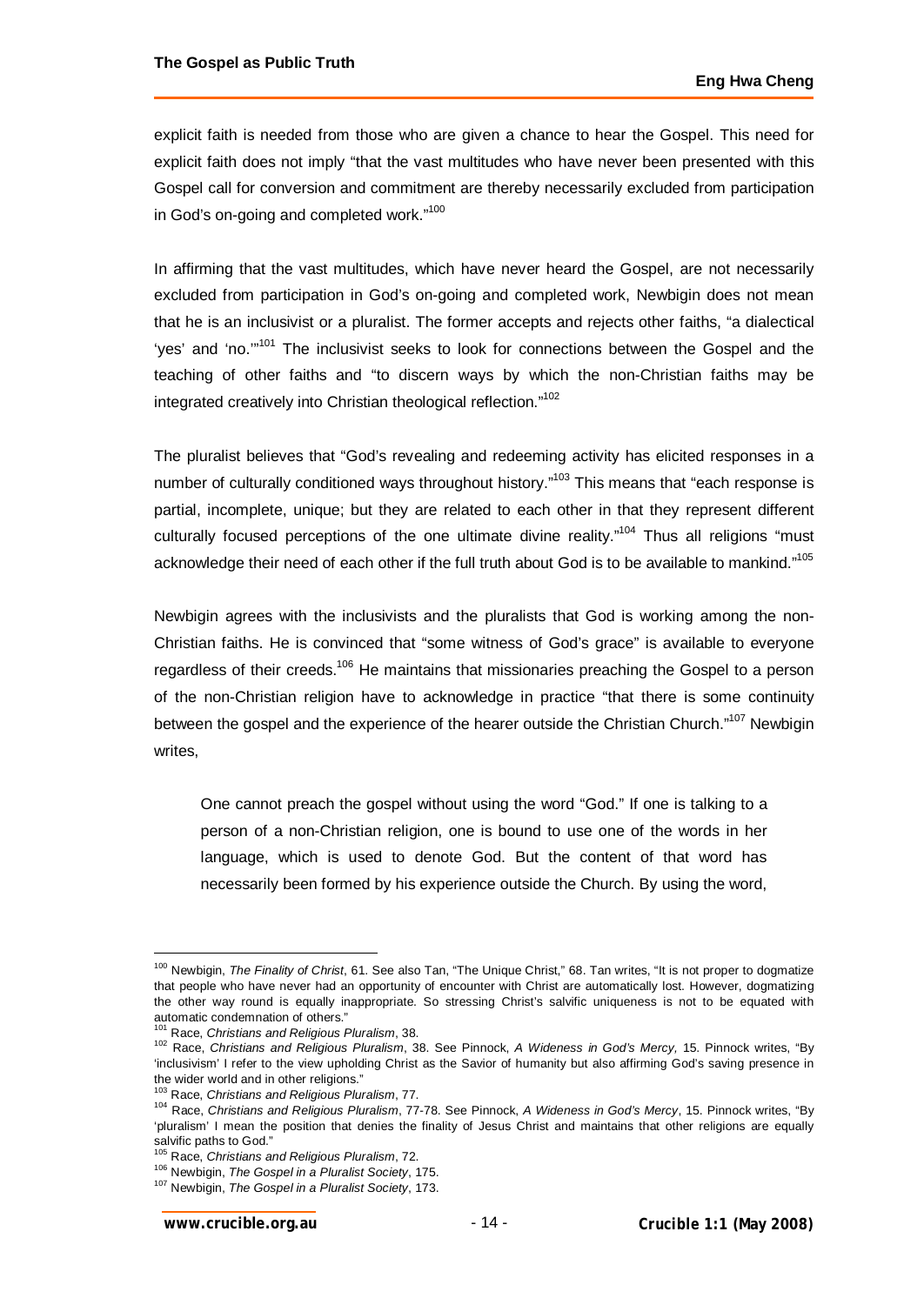the preacher is taking the non-Christian experience of the hearer as the starting point. Without this there is no way of communicating.<sup>108</sup>

Thus it is impossible "to affirm a total discontinuity between Christian faith and the religions."<sup>109</sup> This means that God is working among the other religions.<sup>110</sup>

Newbigin agrees with inclusivists and pluralists that God has boundless mercy and desires everyone to be saved.<sup>111</sup> He points out that Jesus eagerly welcomes "the signs of faith among men and women outside the house of Israel."<sup>112</sup> While hanging on the cross with arms outstretched to embrace the whole world, Jesus prays to the Father asking Him to forgive those who nailed him because they do not know what they are doing.<sup>113</sup> All these show that God's grace, mercy and loving-kindness reaches out to every creature.<sup>114</sup>

However Newbigin rejects the idea that non-Christian religions are vehicles of salvation, despite the fact that God is working among non-Christian religions of the world.<sup>115</sup> There is a discontinuity between God's final revelation in Christ and His working among non-Christian religions in the world.<sup>116</sup> All thinking about the relationship between Christ and other religions must take into consideration the tension between "the amazing grace of God and the appalling sin of the world."<sup>117</sup>

Newbigin maintains that the Crucifixion compels him "to acknowledge that this world which God made and loves is in a state of alienation, rejection, and rebellion against him."<sup>118</sup> At Calvary the infinite love of God for the world is seen but it also unmasks "the dark horror of sin" in the world.<sup>119</sup> The people who condemned Jesus to the cross are not "the dregs of humanity" but "the revered leaders in church, state, and culture."<sup>120</sup> Thus the best people, represented by the religious and political leaders, of any society are opposed to God.

Consequently Newbigin concludes that any thinking about the relationship between Christianity and the world religions must be done "within the magnetic field set up between the two poles:

<sup>108</sup> Newbigin, *The Gospel in a Pluralist Society*, 173.

<sup>109</sup> Newbigin, *The Gospel in a Pluralist Society*, 174. Newbigin writes, "And anyone who has had intimate friendship with a devout Hindu or Muslim would find it impossible to believe that the experience of God of which his friend speaks is simply illusion or fraud."

<sup>110</sup> Newbigin, *The Gospel in a Pluralist Society*, 179.

<sup>111</sup> Newbigin, *The Gospel in a Pluralist Society*, 175. See also Pinnock, *A Wideness in God's Mercy*, 153.

<sup>112</sup> Newbigin, *The Gospel in a Pluralist Society*, 175.

<sup>113</sup> Newbigin, *The Gospel in a Pluralist Society*, 175.

<sup>114</sup> Newbigin, *The Gospel in a Pluralist Society*, 175.

<sup>115</sup> Newbigin, *The Gospel in a Pluralist Society*, 174.

<sup>116</sup> Newbigin, *The Finality of Christ*, 59. He writes, "The total fact of the Cross, which is the focus of the Gospel, makes it impossible to describe the relationship between faith in Christ and other forms of religious commitment in terms simply of continuity and fulfilment. There is a radical discontinuity."

<sup>117</sup> Newbigin, *The Gospel in a Pluralist Society*, 175.

<sup>118</sup> Newbigin, *The Gospel in a Pluralist Society*, 175.

<sup>119</sup> Newbigin, *The Gospel in a Pluralist Society*, 175.

<sup>120</sup> Newbigin, *The Gospel in a Pluralist Society*, 175.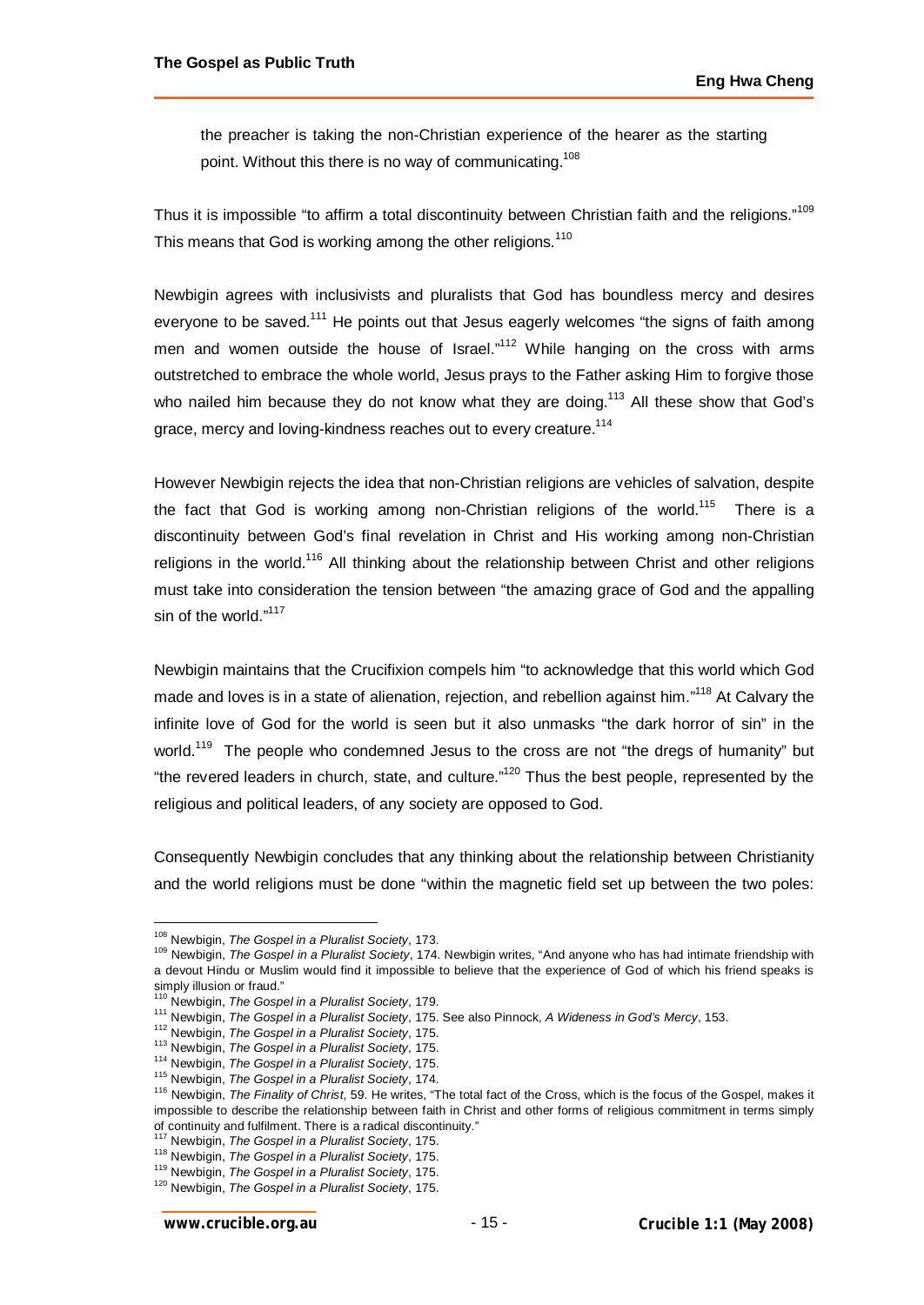the amazing grace of God and the appalling sin of the world."<sup>121</sup> Hence Christians need to stop asking the question, "Who can be saved?" or "What happens to the non-Christians after death?" Instead Christians, who are chosen to proclaim the truth of Christ to the world, are to focus on fulfilling their responsibility.<sup>122</sup>

In proclaiming the finality of Christ, Newbigin holds a position that is related to exclusivism, inclusivism and pluralism and yet is beyond them. His position is exclusive because he affirms the unique truth of revelation in Jesus Christ but he is not an exclusivist because he does not deny the possibility of salvation of non-Christians. His position is inclusive because he refuses to limit the saving grace of God to the members of the Christian church but he is not an inclusivist because he does not regard the non-Christian religions as vehicles of salvation. His position is pluralistic because he acknowledges the gracious work of God in the lives of all people but he is not a pluralist because he does not deny the uniqueness and decisiveness of what God has done in Jesus Christ.<sup>123</sup> His position does not focus on the individual's salvation even though those who have heard the Gospel are invited to put their faith in Christ.

### **3. Final Clue to Human History**

Instead, Newbigin's position focuses on Christ as the meaning and direction for human history.<sup>124</sup> The finality of Christ means that Jesus is "the true clue to history, the standpoint from which one truly interprets history and therefore has the possibility of being relevantly committed to the service of God in history now."<sup>125</sup>

Newbigin argues that the Bible provides a universal history of the world because it tells a universal story from creation to consummation.<sup>126</sup> This universal story has meaning because it has a goal.<sup>127</sup> There are two ways in which people can know the goal.<sup>128</sup> The first is to wait for the end of human history. The second is for the author of human history to reveal the goal

<sup>121</sup> Newbigin, *The Gospel in a Pluralist Society*, 175.

<sup>122</sup> The doctrine of election, as defined by Newbigin, plays an important motivating role for missions and evangelism. See Newbigin, *The Open Secret*, 66-78. See also George R. Hunsberger, *Bearing the Witness of the Spirit* (Grand Rapids: Eerdmans, 1998), 3. Hunsberger writes, "I was particularly curious why he grounded his theology in what he would most characteristically call 'the missionary significance' of the biblical doctrine of election. Tracking this initial clue would ultimately lead to the writing of a full dissertation on the way election functions in what I came to call Newbigin's 'theology of cultural plurality,' which I suggest is basic to his theology of mission in general."

<sup>123</sup> Newbigin, *The Gospel in a Pluralist Society*, 182-83.

<sup>124</sup> Newbigin, *The Finality of Christ*, 8.

<sup>125</sup> Newbigin, *The Finality of Christ*, 86-87.

<sup>126</sup> Newbigin, *Christ Our Eternal Contemporary*, 43.

<sup>127</sup> Newbigin, *The Gospel in a Pluralist Society*, 103. He writes, "History does not reach its goal by the development of the forces immanent within it. Human existence is not to be understood in these terms. On the contrary, all human life is a gift from God and all things exist by his will. History, therefore, is not the story of development of forces immanent within its history; it is a matter of the promise of God. History has a goal only in the sense that God has promised it."

<sup>128</sup> Newbigin, *The Finality of Christ*, 65-66. He points that there are two views of human history. One view sees history as a cyclical movement. In this view, people find unity and coherence by seeking "an existent reality behind the multiplicity of phenomena." The other view of history sees human history as a journey toward an end. In this view, people look for a goal at the end of the journey that gives unity and coherence in the present world of phenomena. See also Newbigin, *Christ Our Eternal Contemporary*, 43-44.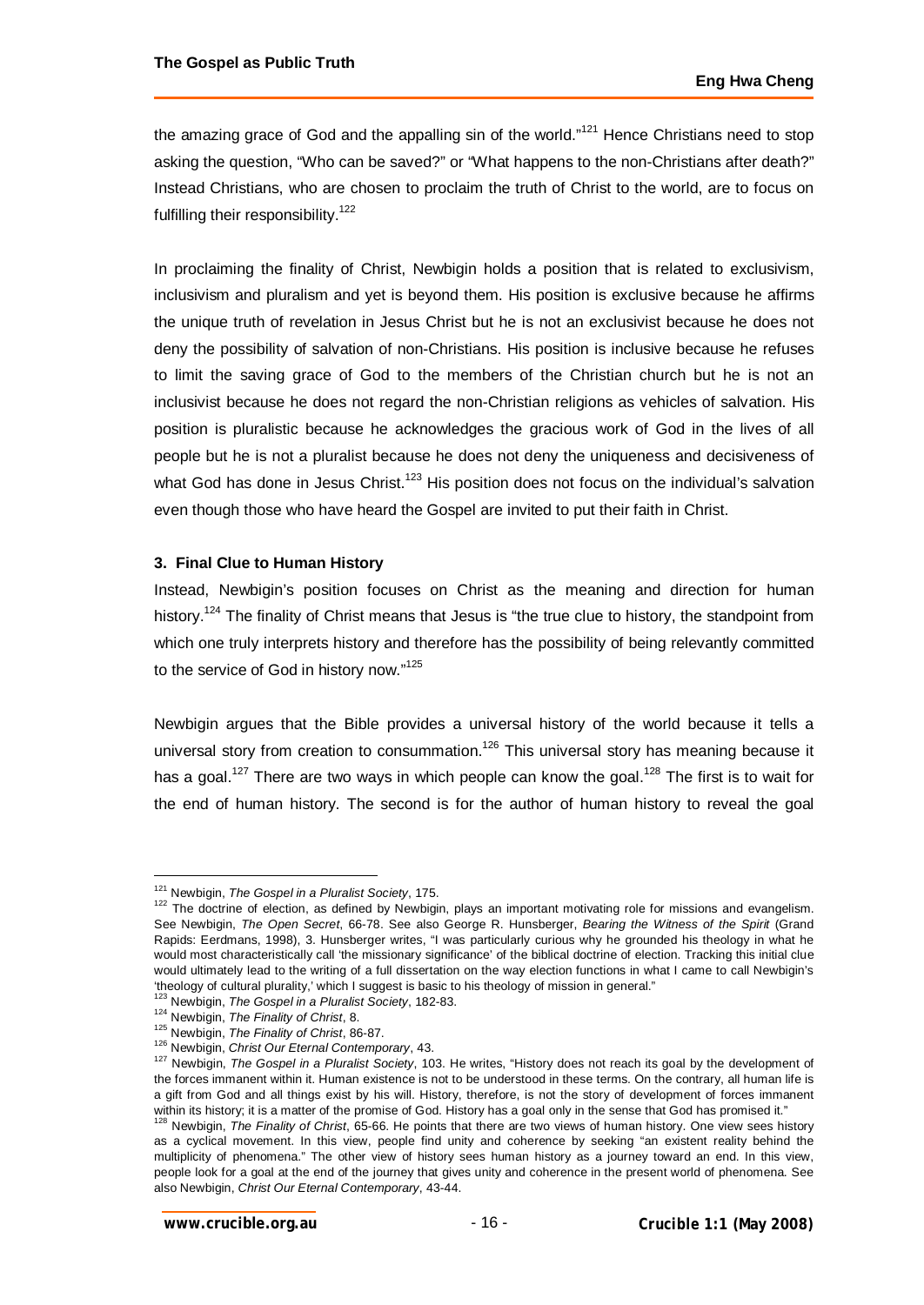before human history comes to an end.<sup>129</sup> Since human history has not reached its terminus, the second option is the only possible way to know about the goal. $130$ 

The goal of human history has been made known through the Gospel. This Gospel describes "what God has done for the world in Jesus Christ."<sup>131</sup> It describes the reign of God through Jesus, and also through the coming, death and resurrection of Jesus, God has started the process, which will lead "to the consummation of all things."<sup>132</sup> The consummation of all things means "all things will be restored to the unity for which they were created in Christ, and God will be all in all."<sup>133</sup> Thus the Gospel is "the announcement of the decisive encounter of God with men — not just with men as individual "souls" detachable from their place in human history, but with mankind as a whole, with human history as a whole, indeed with the whole creation."<sup>134</sup>

This decisive encounter between God and world in Jesus Christ is the basis to claim the finality of Christ.<sup>135</sup> To claim finality is to say that Christ is the clue to universal history.<sup>136</sup> The revelation of God in Christ gives people "the standpoint" to understand human history as a coherent whole. $137$ 

This standpoint reveals that with the coming of Christ, the journey to the consummation of all things under Christ has started. Anyone who accepts this standpoint is endorsing the apostolic testimony concerning Christ. It means agreeing with the apostles that what God has done through Christ is "the decisive point, the turning-point" of the whole of human history.<sup>138</sup> Thus every event and situation in this world between the coming of Christ and the consummation of all things must be interpreted from this perspective.<sup>139</sup>

To accept this standpoint is "to express such a conviction and such a commitment concerning the point of the human history as a whole."<sup>140</sup> This commitment can be criticized because it is not possible to appeal to another standpoint to prove the finality of Christ.<sup>141</sup> If there is another

<sup>129</sup> Newbigin, *The Gospel in a Pluralist Society*, 91-92.

<sup>&</sup>lt;sup>130</sup> Newbigin, *Truth to Tell*, 22-23. He writes, "If we are considering the cosmos as a whole and the human story within the cosmos, and if we are asking whether there is any purpose which would enable us to understand it, the first option is not available. We shall not be around to observe the final moments of the cosmic story. The only available possibility is the second: that the One whose purpose it is should reveal it."

<sup>131</sup> Newbigin, *The Finality of Christ*, 63. See also Newbigin, *The Gospel in a Pluralist Society*, 104-111.

<sup>132</sup> Newbigin, *The Finality of Christ*, 49.

<sup>133</sup> Newbigin, *The Finality of Christ*, 61.

<sup>134</sup> Newbigin, *The Finality of Christ*, 49.

<sup>135</sup> Newbigin, *The Finality of Christ*, 49.

<sup>136</sup> Newbigin, *The Finality of Christ*, 69.

<sup>137</sup> Newbigin, *The Finality of Christ*, 72.

<sup>138</sup> Newbigin, *The Finality of Christ*, 76.

<sup>139</sup> Newbigin, *The Finality of Christ*, 83.

<sup>140</sup> Newbigin, *The Finality of Christ*, 71.

<sup>&</sup>lt;sup>141</sup> Newbigin, *The Finality of Christ*, 15-22. The standpoint is also the starting point in understanding world history. Newbigin writes. "The more one reads the literature of the inter-religious discussion, the more one is impressed by the fact that the real decisions are made at the beginning of the argument, not at the end. The decisive question is the question of starting point." See Newbigin, *The Finality of Christ*, 15. See also Newbigin, *Truth to Tell*, 15-39. He writes, "We cannot demonstrate the truth of Christianity by reference to something else. We have to abandon the idea that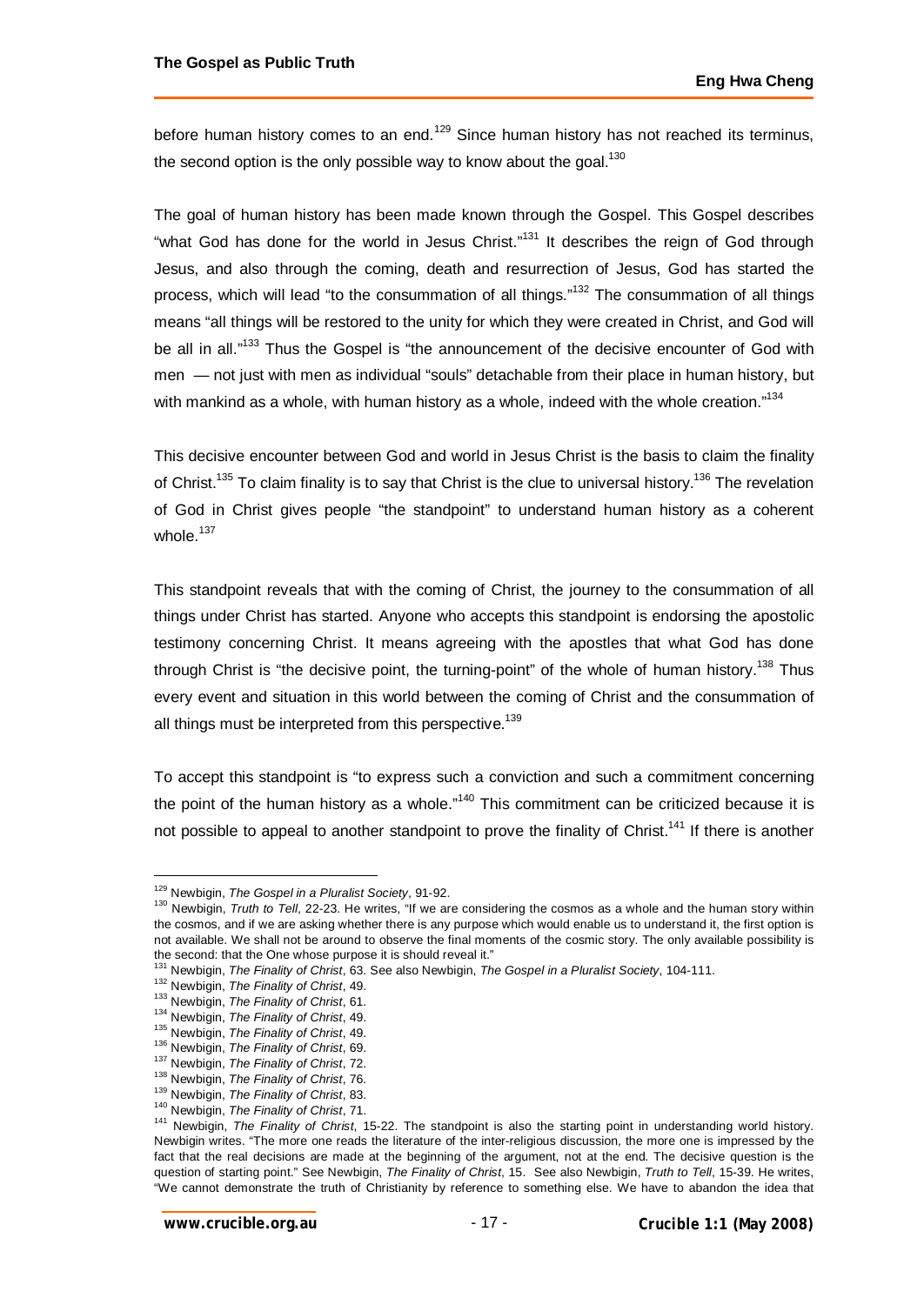standpoint that can prove the finality of Christ, then the commitment of the believers is shifted to this "another standpoint."<sup>142</sup> The claim of the finality of Christ is no longer the final standpoint to understand universal history. Thus anyone who accepts the standpoint that Christ is the final clue of the human history must be prepared to live out his or her conviction and commitment in the world. This is the only way to express their conviction of the finality of Christ.

The followers of Christ must be willing to live out their conviction in at least four ways. First Christians must challenge every interpretation of human history that looks to an end other than what God revealed in Christ.<sup>143</sup> In other words, Christians must publish their provisional interpretations of the contemporary secular events of the world from the viewpoint of the finality of Christ.<sup>144</sup> This provisional interpretation must be followed through by "concrete actions in the various sectors of secular life directed toward the true end for which God has created humanity and the world."<sup>145</sup> By doing these things Christians are challenging other interpretations of human history.<sup>146</sup>

Second, Christians must allow the biblical story to be examined critically since it is not separated from human history as a whole.<sup>147</sup> This means "no fence can be erected around the biblical story; it is part of the human story … Therefore it is and must be open to all the critical probing of the historian."<sup>148</sup> If Christians evade such critical probing of the historian, they are compromising their commitment to Christ, who is the final clue to the meaning and direction of human history.<sup>149</sup> On the other hand, Christians must also challenge the assumptions of historians because "historical enquiry is never an ideological neutral enterprise."<sup>150</sup> Historians are also products of their culture; they will bring along the underlying presuppositions, axioms, models, analogies, and paradigm of their culture into the critical probing.<sup>151</sup> Thus Christians must allow scholars to ask critical questions of the bible story,<sup>152</sup> and at the same time must explore and question "the hidden presuppositions that underlie every exercise in historical inquiry." <sup>153</sup>

there is available to us or to any other human beings the sort of certitude that Descartes wanted to provide and that the scientific part of our culture has sometimes claimed to offer. We have to thank the scientists for keeping alive at least in one part of our culture the belief that there is truth to be known. We also have to thank scientists in more recent times, like Polanyi, for their recognition of the fact that all knowing involves the commitment of the fallible subject." See page 35.

<sup>142</sup> Newbigin, *The Finality of Christ*, 62-64. He contends there is no way to demonstrate in advance whether which starting point is the right starting point. If we could do this, then this starting point will no longer be the starting point.

<sup>143</sup> Newbigin, *The Open Secret*, 89.

<sup>144</sup> Newbigin, *Truth to Tell*, 33.

<sup>145</sup> Newbigin, *The Open Seceret*, 89.

<sup>146</sup> Newbigin, *The Open Seceret*, 89.

<sup>147</sup> Newbigin, *The Open Seceret*, 87.

<sup>148</sup> Newbigin, *The Open Seceret*, 89.

<sup>149</sup> Lesslie Newbigin, "Christ and the Culture," *Scottish Journal of Theology* 31 (1978): 19. Although Newbigin was talking about critical research in the New Testament, his point is valid also for the whole Bible.

<sup>&</sup>lt;sup>150</sup> Newbigin, "Christ and the Culture," 19.

<sup>151</sup> Newbigin, *The Open Secret*, 88.

<sup>152</sup> Newbigin, *The Finality of Christ*, 53.

<sup>153</sup> Newbigin, *The Open Secret*, 89.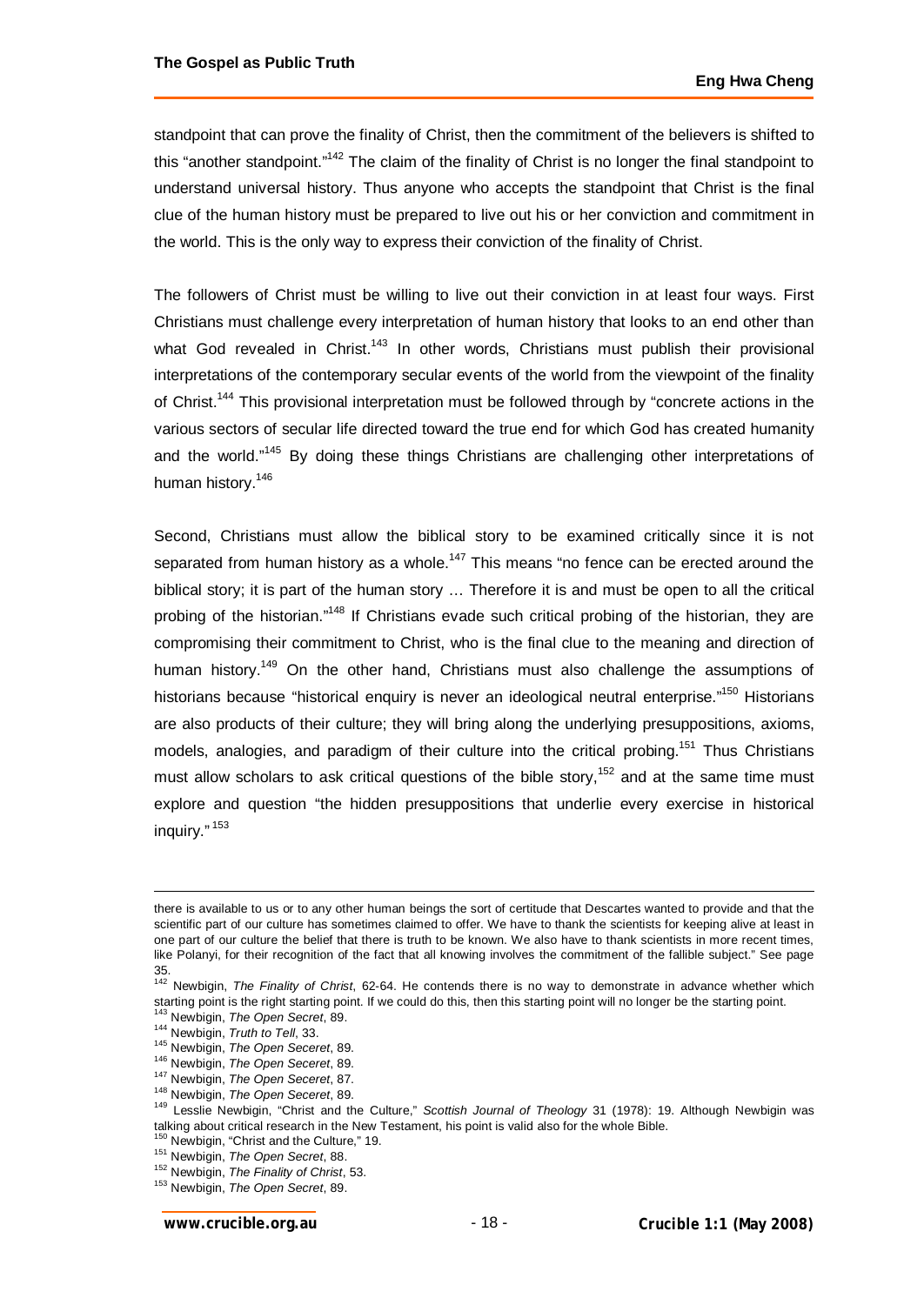Thirdly, Christians must shape their community life according to their claim of Christ.<sup>154</sup> The apostolic testimony about Christ must remain in the centre of church life. This testimony is the norm to judge all subsequent reinterpretations of apostolic testimony in the face of new human situations.<sup>155</sup> In other words, the fact of Christ as given by the apostolic testimony remains unchanging but the understanding of the fact in different human situations would evolve. By holding firmly to the original apostolic testimony, the Church continues to be shaped by it even as she encounters different situations in human history.<sup>156</sup>

Fourthly the followers of Christ must be prepared to suffer for their commitment to the Gospel as the clue to human history. Newbigin writes, "Jesus is crucified; his Church is persecuted; those who follow him are promised suffering, rejection and death."<sup>157</sup> The followers of Christ who proclaim the finality of Christ through concrete actions must be ready to face rejection.<sup>158</sup>

However Christians do not have to fear defeat because of Christ's resurrection, they can expect their defeat to turn into victory "even in the midst of the appalling triumph of human blindness and wickedness, evidence will be continually forthcoming — manifest to eyes of faith — the victory of God."<sup>159</sup> Thus Christians can move forward in serving God despite the rejection by the world.

In brief, the finality of Christ means what God has done for the world in Jesus Christ is the final clue to human history. Christians are to prove their claim of Christ by living out their lives according to this conviction. This means they must participate in the history of the present time by means of concrete actions that arise out of their commitment to the judgment that Jesus Christ is the standpoint from which one truly interprets history.

Therefore to preach the gospel as public truth is to offer it as the plausibility structure for the public arena. This means the gospel functions as a starting point for all rational discourses about reality. This starting point is the finality of Christ. It means Christ is the true clue to human history. It is the standpoint from which Christians can interpret history and offer themselves to service of God in history.

There is no other standpoint from which the finality of Christ can be proved. If there were another, then the commitment of the believer would have to be shifted to this other standpoint.

<sup>154</sup> Newbigin, *The Finality of Christ*, 77. He writes, "The claim that the fact of Christ is decisive for all human life is a meaningless claim except as it is interpreted in the life of a community which lives by the tradition of the apostolic testimony."

<sup>155</sup> Newbigin, *The Finality of Christ*, 77.

<sup>156</sup> Newbigin, *The Finality of Christ*, 77.

<sup>157</sup> Newbigin, *The Finality of Christ*, 84.

<sup>158</sup> Newbigin, *The Finality of Christ*, 84.

<sup>159</sup> Newbigin, *The Finality of Christ*, 85.